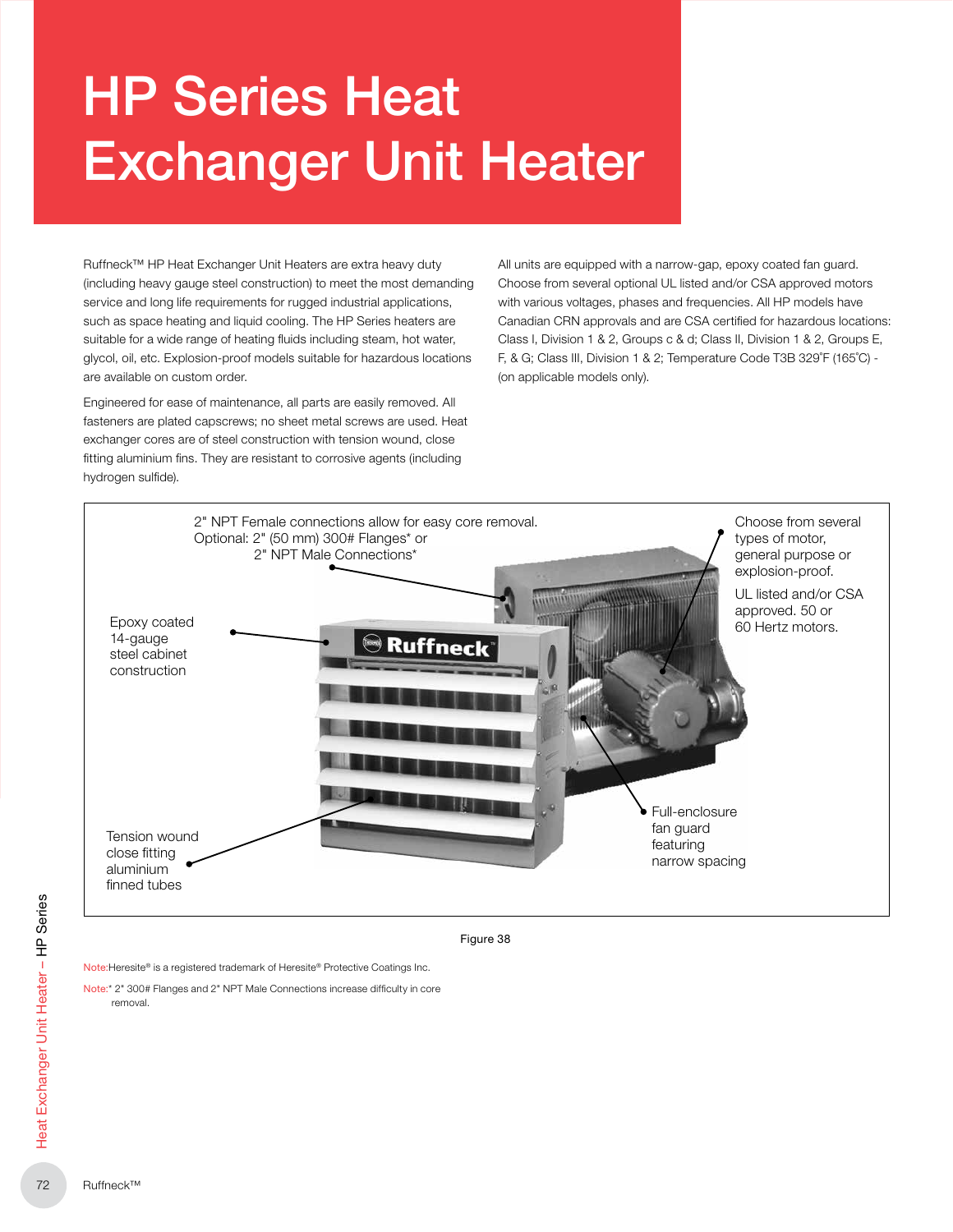

#### NOTE:

Ruffneck™ utilizes Doerr/Emerson/Baldor as our standard motor. Specifying any other O.E.M. motor may result in longer lead times. All heat exchangers are registered to C.R.N. OH0224.2C.

They are approved for use in all provinces and territories in Canada.

- $\circledR$  Heresite® coated exchangers and cabinets: contact factory for quote.
- 2 Louvres and fan blades are also Heresite® coated.
- **3** Contact factory for shipping lead time.
- Motor designed to be used at rated voltage with tolerances of ±15%�
- $\circledcirc$  Motor may be marked 230V, but is suitable for 208V operation.
- $@$  460 1 phase motors are only certified for groups D, F & G.
- Only available in 16" and larger units�
- Only available in 24" and larger units�
- <sup>®</sup> Built-in Disconnect only available with CSA certified heaters.
- $@$  Not available on 36" units.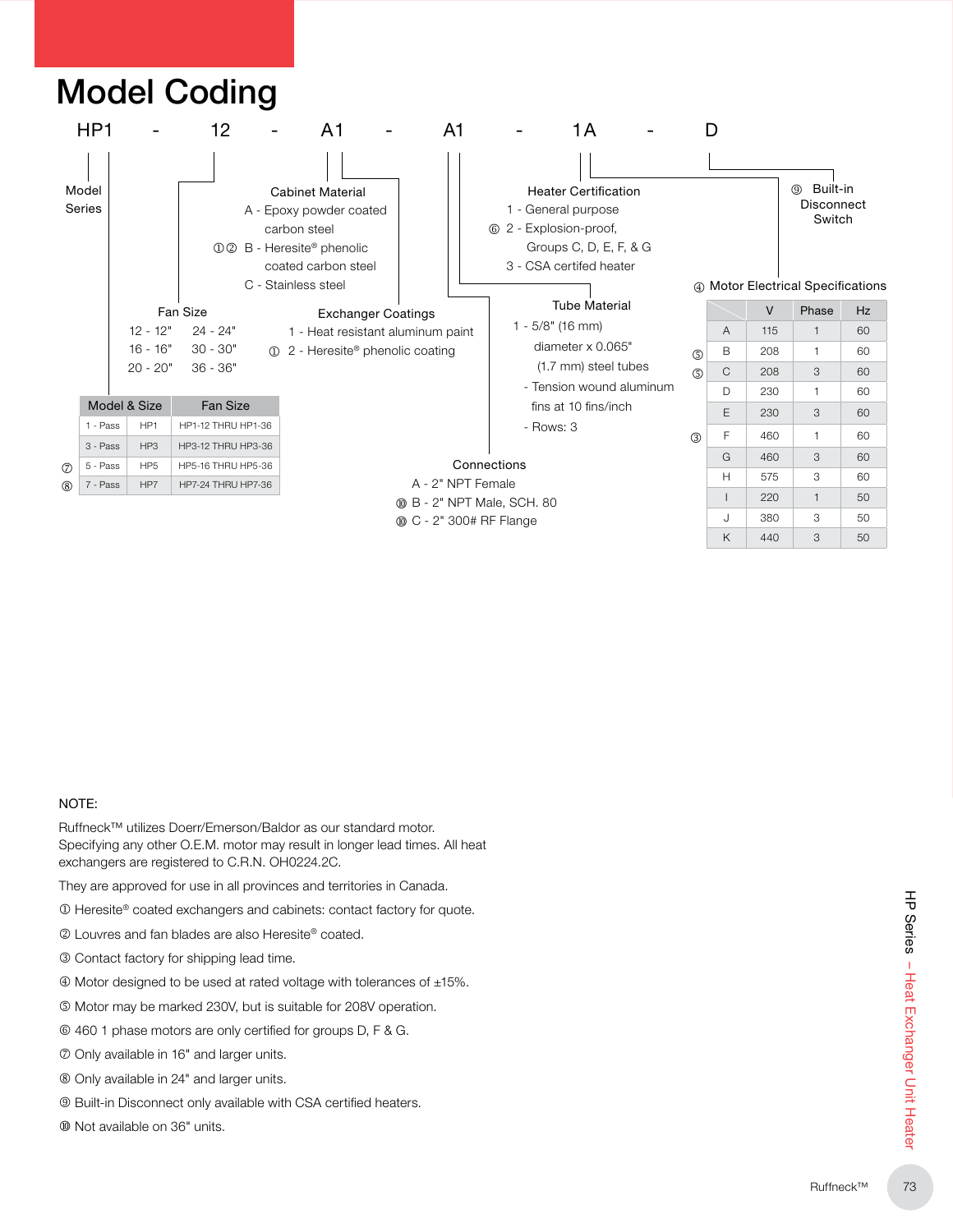## HP Single-Pass & Multi-Pass

The HP Series is designed for pressures up to 400 psi (on select models). These units have semicircular headers that can withstand high operating pressures for steam or liquid service. The HP series is available in single-pass and multi-pass configurations. Single-pass units are desirable for high flow rate liquid service requiring a low pressure drop or for steam applications. Multi-pass units are intended for liquid service only. They are baffled in the top and bottom headers such that the heat transfer liquid will flow through groups of tubes in series within the core. This causes the liquid to travel a longer distance at a higher velocity, thereby increasing the heat transfer rate due to increased turbulence. Units with the greatest number of tube-side passes will always have the highest heat output, but will also have the highest pressure drop. Depending on the application, an HP model in a one, three, five, or seven pass core configuration may be recommended.





Figure 39 Figure 40 – HP Series heater shape

Single-Pass for HP Series

Typical single-pass heat exchanger configurations are available HP series units. Note that the fluid flow is divided among all tubes. This is best suited to steam and high flow rate liquid applications.

#### Multi-Pass for HP Series

Note that the flow is baffled into groups of tubes to increase fluid velocity and thermal efficiency. Suitable for liquid service only.

#### Optional Built-in Disconnect Available

The Ruffneck™ Disconnect Switch is engineered for use in the most demanding applications such as drilling rigs, utilidors and compression stations where high vibration, dirt, moisture, fluctuating power and high impact conditions exist. The Built-in Disconnect Switch is available on all Ruffneck™ HP heaters.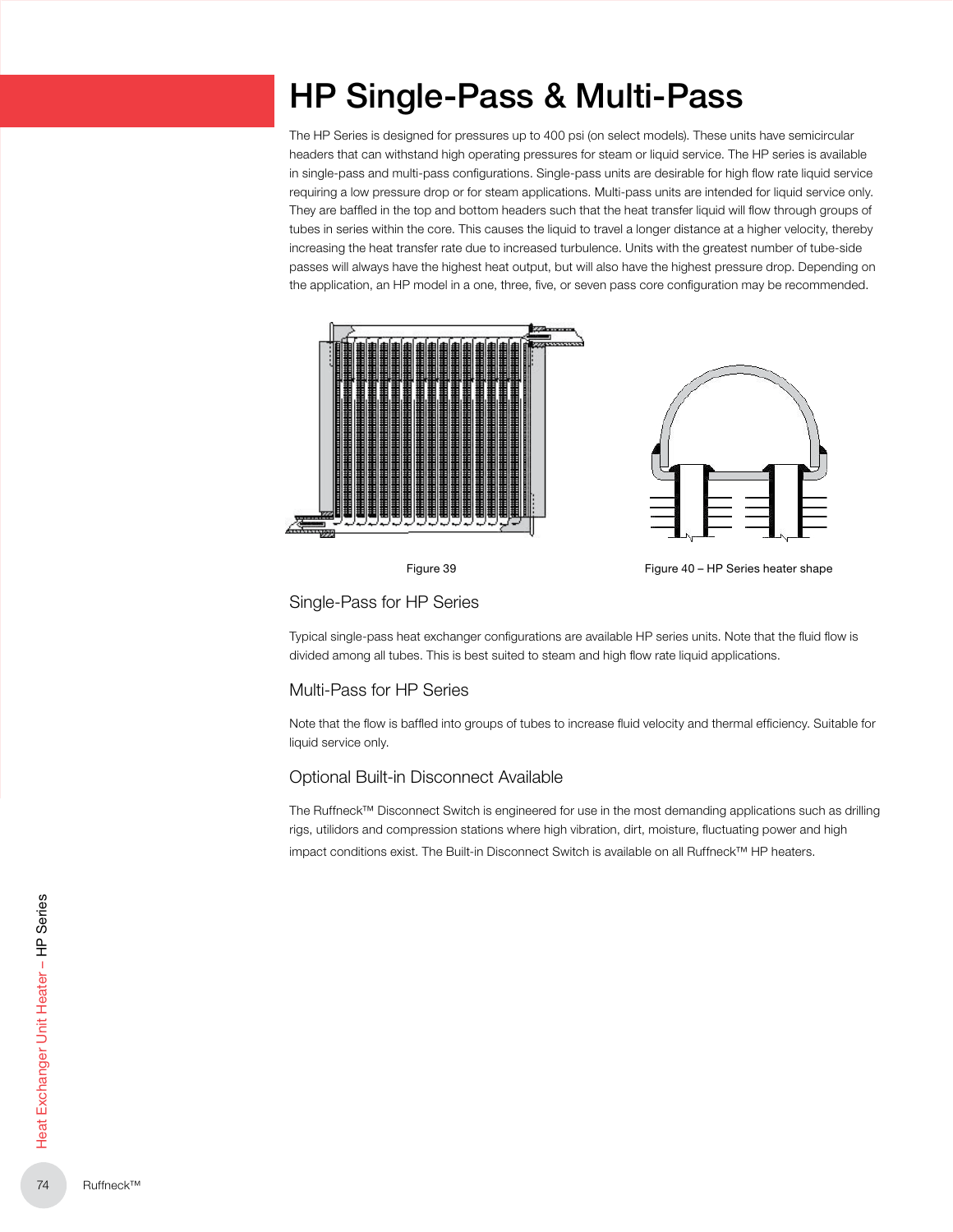#### Table 40 – Performance Data for HP1-12

|                | <b>Entering Steam</b><br>Parameters |                                                                  |                          |                         |                         |                         |                         | Entering Air Temperature °F |                         |                         |                        |                        |
|----------------|-------------------------------------|------------------------------------------------------------------|--------------------------|-------------------------|-------------------------|-------------------------|-------------------------|-----------------------------|-------------------------|-------------------------|------------------------|------------------------|
| psig           | $\circ$ F                           |                                                                  | $-10$                    | $\mathbf{0}$            | 10                      | 20                      | 30                      | 40                          | 50                      | 60                      | 70                     | 80                     |
| $\overline{c}$ | 219                                 | <b>OUTPUT (MBH)</b><br>COND. (lbs/hr)<br>FAT (°F)                | $\overline{\phantom{m}}$ |                         |                         | 57.3<br>57.9<br>67.4    | 54.1<br>54.6<br>75.7    | 50.8<br>51.4<br>83.8        | 47.7<br>48.2<br>91.9    | 44.6<br>45.0<br>100.0   | 41.5<br>41.9<br>107.9  | 38.4<br>38.8<br>115.8  |
| 10             | 239                                 | <b>OUTPUT (MBH)</b><br>COND. (lbs/hr)<br>$FAT$ ( ${}^{\circ}F$ ) |                          |                         |                         | 63.7<br>65.3<br>72.7    | 60.4<br>61.8<br>81.0    | 57.1<br>58.5<br>89.3        | 53.8<br>55.2<br>97.4    | 50.6<br>51.9<br>105.5   | 47.5<br>48.7<br>113.5  | 44.4<br>45.5<br>121.4  |
| 20             | 259                                 | <b>OUTPUT (MBH)</b><br>COND. (lbs/hr)<br>$FAT$ ( ${}^{\circ}F$ ) |                          |                         | 73.6<br>76.3<br>69.7    | 70.1<br>72.7<br>78.1    | 66.7<br>69.2<br>86.5    | 63.3<br>65.7<br>94.7        | 60.0<br>62.3<br>102.9   | 56.8<br>58.9<br>111.0   | 53.6<br>55.5<br>119.1  | 50.4<br>52.3<br>127.1  |
| 40             | 287                                 | <b>OUTPUT (MBH)</b><br>COND. (lbs/hr)<br>$FAT$ ( ${}^{\circ}F$ ) |                          | 86.3<br>91.4<br>68.7    | 82.7<br>87.5<br>77.2    | 79.1<br>83.8<br>85.7    | 75.6<br>80.0<br>94.1    | 72.2<br>76.4<br>102.5       | 68.8<br>72.8<br>110.7   | 65.4<br>69.2<br>118.9   | 62.2<br>65.7<br>127.0  | 58.9<br>62.3<br>135.1  |
| 60             | 307                                 | OUTPUT (MBH)<br>COND. (lbs/hr)<br>FAT (°F)                       | 96.7<br>104.2<br>65.4    | 92.9<br>100.1<br>74.0   | 89.3<br>96.1<br>82.7    | 85.6<br>92.2<br>91.2    | 82.1<br>88.3<br>99.7    | 78.6<br>84.5<br>108.0       | 75.1<br>80.8<br>116.3   | 71.7<br>77.1<br>124.6   | 68.3<br>73.5<br>132.7  | 65.0<br>69.9<br>140.8  |
| 80             | 324                                 | <b>OUTPUT (MBH)</b><br>COND. (lbs/hr)<br>$FAT$ ( ${}^{\circ}F$ ) | 102.4<br>111.8<br>69.9   | 98.6<br>107.6<br>78.6   | 94.9<br>103.5<br>87.3   | 91.2<br>99.4<br>95.9    | 87.5<br>95.5<br>104.4   | 84.0<br>91.6<br>112.8       | 80.5<br>87.7<br>121.2   | 77.0<br>83.9<br>129.4   | 73.6<br>80.2<br>137.6  | 70.2<br>76.5<br>145.8  |
| 100            | 338                                 | <b>OUTPUT (MBH)</b><br>COND. (lbs/hr)<br>FAT (°F)                | 107.1<br>118.3 73.6      | 103.3<br>114.1<br>82.4  | 99.5<br>109.8<br>91.1   | 95.7<br>105.7<br>99.7   | 92.1<br>101.6<br>108.3  | 88.5<br>97.61<br>16.8       | 84.9<br>93.7<br>125.1   | 81.4<br>89.8<br>133.5   | 77.9<br>86.0<br>141.7  | 74.5<br>82.2<br>149.9  |
| 150            | 366                                 | <b>OUTPUT (MBH)</b><br>COND. (lbs/hr)<br>$FAT$ ( ${}^{\circ}F$ ) | 116.6<br>132.2<br>81.2   | 112.6<br>127.7<br>90.1  | 108.8<br>123.3<br>98.8  | 104.9<br>118.9<br>107.5 | 101.2<br>114.6<br>116.2 | 97.5<br>110.4<br>124.7      | 93.8<br>106.3<br>133.2  | 90.3<br>102.2<br>141.6  | 86.7<br>98.2<br>149.9  | 83.3<br>94.2<br>158.1  |
| 200            | 387                                 | <b>OUTPUT (MBH)</b><br>COND. (lbs/hr)<br>FAT (°F)                | 123.7<br>143.3<br>86.9   | 119.7<br>138.6<br>95.8  | 115.8<br>134.0<br>104.7 | 111.9<br>129.5<br>113.4 | 108.0<br>125.0<br>122.1 | 104.3<br>120.7<br>130.7     | 100.6<br>116.3<br>139.2 | 96.9<br>112.1<br>147.7  | 93.3<br>107.9<br>156.0 | 89.8<br>103.8<br>164.3 |
| 250            | 406                                 | <b>OUTPUT (MBH)</b><br>COND. (lbs/hr)<br>FAT (°F)                | 130.2<br>154.1<br>92.1   | 126.1<br>149.2<br>101.0 | 122.1<br>144.4<br>109.9 | 118.1<br>139.7<br>118.8 | 114.3<br>135.1<br>127.5 | 110.4<br>130.5<br>136.2     | 106.7<br>126.0<br>144.7 | 103.0<br>121.6<br>153.2 | 99.3<br>117.3<br>161.7 | 95.8<br>113.0<br>170.0 |

For applications over 250 psi, please contact the factory. For 50 Hz power supply, derate output by 10%

#### Table 41 – Performance Data for HP1-16

| <b>Entering Steam</b><br>Parameters |           |                                                   | Entering Air Temperature °F |                         |                         |                         |                         |                         |                         |                         |                         |                         |  |  |  |
|-------------------------------------|-----------|---------------------------------------------------|-----------------------------|-------------------------|-------------------------|-------------------------|-------------------------|-------------------------|-------------------------|-------------------------|-------------------------|-------------------------|--|--|--|
| psig                                | $\circ$ F |                                                   | $-10$                       | $\mathbf{0}$            | 10                      | 20                      | 30                      | 40                      | 50                      | 60                      | 70                      | 80                      |  |  |  |
| $\overline{c}$                      | 219       | <b>OUTPUT (MBH)</b><br>COND. (lbs/hr)<br>FAT (°F) |                             |                         | $\equiv$                | 95.3<br>96.8<br>69.8    | 89.8<br>91.2<br>77.9    | 84.5<br>85.8<br>86.0    | 79.2<br>80.4<br>94.0    | 74.0<br>75.2<br>101.9   | 68.9<br>70.0<br>109.8   | 63.8<br>64.8<br>117.6   |  |  |  |
| 10                                  | 239       | <b>OUTPUT (MBH)</b><br>COND. (lbs/hr)<br>FAT (°F) |                             |                         | 111.5<br>114.8<br>67.1  | 105.8<br>109.0<br>75.3  | 100.3<br>103.3<br>83.5  | 94.8<br>97.6<br>91.7    | 89.4<br>92.1<br>99.7    | 84.1<br>86.6<br>107.7   | 78.9<br>81.2<br>115.6   | 73.7<br>75.9<br>123.4   |  |  |  |
| 20                                  | 259       | <b>OUTPUT (MBH)</b><br>COND. (lbs/hr)<br>FAT (°F) |                             |                         | 122.2<br>127.4<br>72.7  | 116.4<br>121.4<br>81.0  | 100.7 115.5<br>89.2     | 105.2<br>109.6<br>97.4  | 99.7<br>103.9<br>105.5  | 94.2<br>98.2<br>113.5   | 88.9<br>92.7<br>121.4   | 83.6<br>87.2<br>129.3   |  |  |  |
| 40                                  | 287       | <b>OUTPUT (MBH)</b><br>COND. (lbs/hr)<br>FAT (°F) |                             | 143.3<br>152.6<br>72.1  | 137.3<br>146.1<br>80.5  | 131.4<br>139.8<br>88.9  | 125.5<br>133.6<br>97.2  | 119.8<br>127.4<br>105.5 | 114.1<br>121.4<br>113.6 | 108.5<br>115.5<br>121.7 | 103.1<br>109.6<br>129.7 | 97.6<br>103.9<br>137.7  |  |  |  |
| 60                                  | 307       | <b>OUTPUT (MBH)</b><br>COND. (lbs/hr)<br>FAT (°F) | 160.5<br>173.9<br>69.1      | 154.3<br>167.1<br>77.7  | 148.1<br>160.4<br>86.2  | 142.1<br>153.9<br>94.7  | 136.1<br>147.4<br>103.0 | 130.3<br>141.0<br>111.3 | 124.5<br>134.8<br>119.5 | 118.8<br>128.6<br>127.7 | 113.2<br>122.6<br>135.7 | 107.7<br>116.6<br>143.7 |  |  |  |
| 80                                  | 324       | <b>OUTPUT (MBH)</b><br>COND. (lbs/hr)<br>FAT (°F) | 170.0<br>186.6<br>73.8      | 163.6<br>179.6<br>82.5  | 157.4<br>172.7<br>91.1  | 151.2<br>165.9<br>99.6  | 145.2<br>159.3<br>108.0 | 139.2<br>152.7<br>116.3 | 133.4<br>146.2<br>124.6 | 127.6<br>140.0<br>132.7 | 121.9<br>133.7<br>140.8 | 116.4<br>127.6<br>148.9 |  |  |  |
| 100                                 | 338       | <b>OUTPUT (MBH)</b><br>COND. (lbs/hr)<br>FAT (°F) | 177.8<br>197.6<br>77.8      | 171.3<br>190.4<br>86.5  | 165.0<br>183.3<br>95.1  | 158.8<br>176.4<br>103.6 | 152.7<br>169.5<br>112.1 | 146.6<br>162.8<br>120.4 | 140.7<br>156.2<br>128.7 | 134.9<br>149.7<br>136.9 | 129.1<br>143.3<br>145.1 | 123.5<br>137.0<br>153.1 |  |  |  |
| 150                                 | 366       | <b>OUTPUT (MBH)</b><br>COND. (lbs/hr)<br>FAT (°F) | 193.4<br>220.6<br>85.7      | 186.8<br>213.0<br>94.4  | 180.3<br>205.6<br>103.1 | 173.9<br>198.3<br>111.8 | 167.7<br>191.1<br>120.3 | 161.5<br>184.1<br>128.7 | 155.4<br>177.1<br>137.1 | 149.5<br>170.3<br>145.4 | 143.6<br>163.6<br>153.6 | 137.8<br>157.0<br>161.8 |  |  |  |
| 200                                 | 387       | <b>OUTPUT (MBH)</b><br>COND. (lbs/hr)<br>FAT (°F) | 205.1<br>239.2<br>91.6      | 198.4<br>231.3<br>100.5 | 191.8<br>223.6<br>109.2 | 185.3<br>216.0<br>117.9 | 179.0<br>208.5<br>126.5 | 172.7<br>201.1<br>135.0 | 166.5<br>194.0<br>143.5 | 160.4<br>186.8<br>151.8 | 154.5<br>179.8<br>160.1 | 148.6<br>172.9<br>168.3 |  |  |  |
| 250                                 | 406       | <b>OUTPUT (MBH)</b><br>COND. (lbs/hr)<br>FAT (°F) | 215.8<br>257.0<br>97.0      | 209.0<br>248.8<br>106.0 | 202.3<br>240.8<br>114.8 | 195.7<br>232.9<br>123.5 | 189.2<br>225.2<br>132.2 | 182.9<br>217.5<br>140.7 | 176.6<br>210.1<br>149.2 | 170.4<br>202.7<br>157.6 | 164.4<br>195.4<br>166.0 | 158.4<br>188.3<br>174.2 |  |  |  |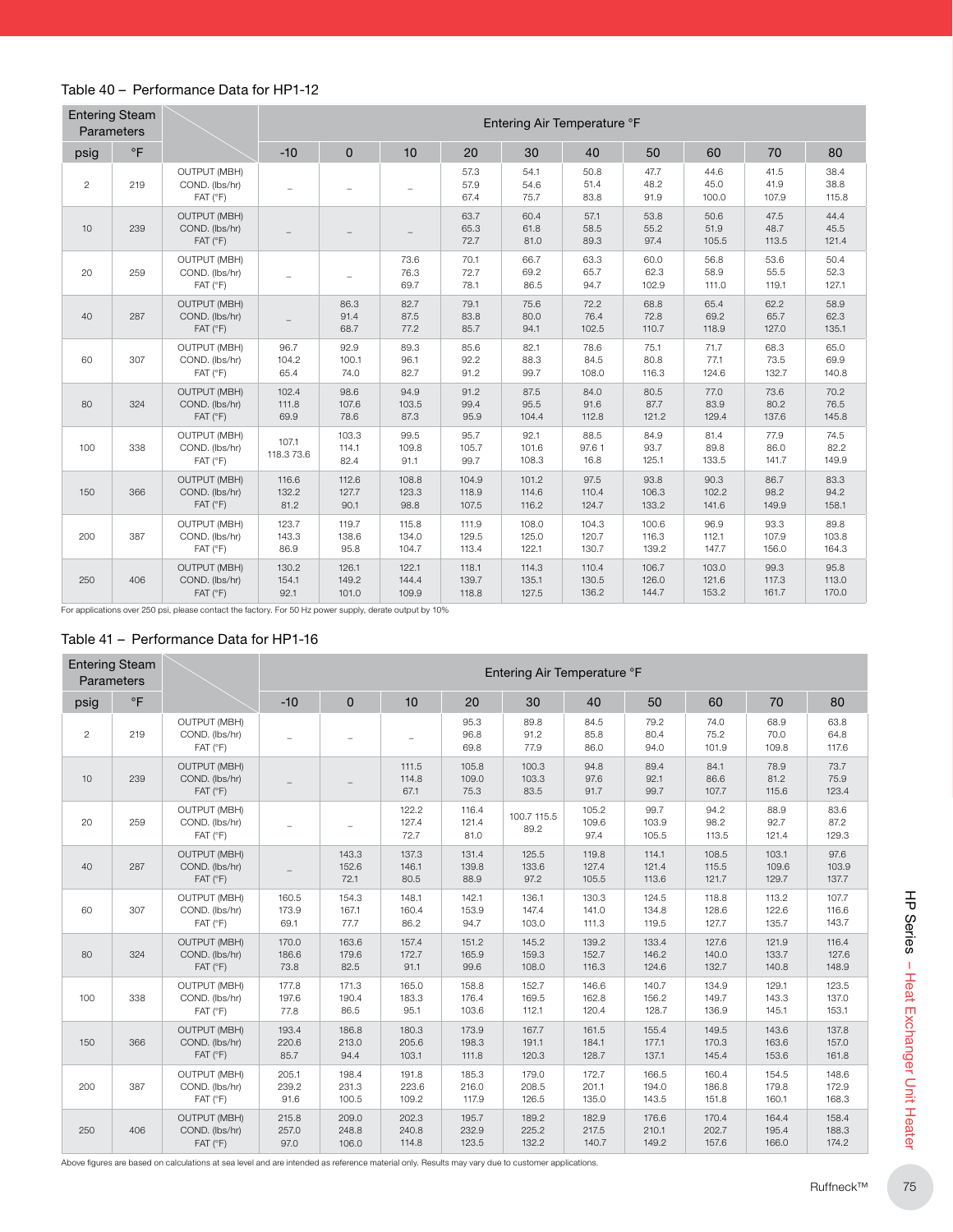#### Table 42 – Performance Data for HP1-20

|                | <b>Entering Steam</b><br>Parameters |                                                                  |                        |                         |                         |                         |                         | Entering Air Temperature °F |                         |                         |                         |                         |
|----------------|-------------------------------------|------------------------------------------------------------------|------------------------|-------------------------|-------------------------|-------------------------|-------------------------|-----------------------------|-------------------------|-------------------------|-------------------------|-------------------------|
| psig           | $\circ$ F                           |                                                                  | $-10$                  | $\mathbf{0}$            | 10                      | 20                      | 30                      | 40                          | 50                      | 60                      | 70                      | 80                      |
| $\overline{c}$ | 219                                 | <b>OUTPUT (MBH)</b><br>COND. (lbs/hr)<br>FAT (°F)                | L.                     |                         | ÷                       | 161.1<br>164.4<br>68.3  | 151.9<br>155.0<br>76.5  | 142.9<br>145.8<br>84.6      | 134.0<br>136.7<br>92.7  | 125.2<br>127.8<br>100.7 | 116.5<br>119.0<br>108.6 | 108.0<br>110.2<br>116.5 |
| 10             | 239                                 | <b>OUTPUT (MBH)</b><br>COND. (lbs/hr)<br>FAT (°F)                |                        |                         | 188.4<br>195.2<br>65.4  | 178.9<br>185.3<br>73.7  | 169.5<br>175.6<br>82.0  | 160.3<br>166.0<br>90.1      | 151.2<br>156.6<br>98.3  | 142.2<br>147.3<br>106.3 | 133.4<br>138.1<br>114.3 | 124.7<br>129.7<br>122.2 |
| 20             | 259                                 | <b>OUTPUT (MBH)</b><br>COND. (lbs/hr)<br>FAT (°F)                | ÷                      |                         | 206.6<br>216.7<br>70.8  | 196.9<br>206.4<br>79.2  | 187.3<br>196.4<br>87.5  | 177.9<br>186.5<br>95.7      | 168.6<br>176.7<br>103.9 | 159.4<br>167.1<br>112.0 | 150.4<br>157.7<br>120.0 | 141.5<br>148.3<br>128.0 |
| 40             | 287                                 | <b>OUTPUT (MBH)</b><br>COND. (lbs/hr)<br>FAT (°F)                |                        | 242.3<br>259.4<br>69.9  | 232.2<br>148.5<br>78.5  | 222.2<br>237.8<br>86.9  | 212.3<br>227.2<br>95.3  | 202.6<br>216.8<br>103.6     | 193.0<br>206.6<br>111.8 | 183.7<br>196.5<br>120.0 | 174.4<br>186.6<br>128.0 | 165.3<br>176.8<br>136.0 |
| 60             | 307                                 | <b>OUTPUT (MBH)</b><br>COND. (lbs/hr)<br>FAT (°F)                | 271.4<br>295.7<br>66.7 | 260.9<br>284.2<br>75.4  | 250.5<br>272.9<br>84.0  | 240.3<br>261.7<br>92.5  | 230.3<br>250.8<br>100.9 | 220.4<br>240.0<br>109.3     | 210.7<br>229.4<br>117.5 | 201.1<br>218.9<br>125.7 | 191.6<br>208.6<br>133.9 | 182.3<br>198.5<br>141.9 |
| 80             | 324                                 | <b>OUTPUT (MBH)</b><br>COND. (lbs/hr)<br>$FAT$ ( ${}^{\circ}F$ ) | 287.4<br>317.4<br>71.4 | 276.7<br>305.5<br>80.1  | 266.1<br>293.8<br>88.7  | 255.8<br>282.3<br>97.3  | 245.6<br>271.1<br>105.7 | 235.6<br>260.0<br>114.1     | 225.7<br>249.0<br>122.4 | 216.0<br>238.3<br>130.7 | 206.4<br>277.7<br>138.9 | 196.9<br>217.3<br>146.9 |
| 100            | 338                                 | <b>OUTPUT (MBH)</b><br>COND. (lbs/hr)<br>FAT (°F)                | 300.6<br>336.0<br>75.2 | 289.7<br>323.9<br>83.9  | 279.1<br>311.9<br>92.6  | 268.6<br>300.1<br>101.2 | 258.2<br>288.6<br>109.7 | 248.1<br>277.2<br>118.1     | 238.1<br>266.0<br>126.5 | 228.2 255.0<br>134.8    | 218.5<br>244.1<br>143.0 | 209.0<br>233.4<br>151.1 |
| 150            | 366                                 | <b>OUTPUT (MBH)</b><br>COND. (lbs/hr)<br>FAT (°F)                | 327.0<br>375.4<br>82.9 | 315.9<br>362.6<br>91.7  | 305.0<br>350.0<br>100.5 | 294.2<br>337.6<br>109.1 | 283.6<br>325.4<br>117.7 | 273.2<br>313.5<br>126.2     | 263.0<br>301.7<br>134.7 | 252.9<br>290.1<br>143.0 | 243.0<br>278.7<br>151.3 | 233.2<br>267.4<br>159.5 |
| 200            | 387                                 | <b>OUTPUT (MBH)</b><br>COND. (lbs/hr)<br>FAT (°F)                | 346.9<br>407.1<br>88.7 | 335.6<br>398.7<br>97.6  | 324.5<br>380.6<br>106.4 | 313.5<br>367.7<br>115.1 | 302.8<br>355.0<br>123.8 | 292.2<br>342.6<br>132.3     | 281.8<br>330.3<br>140.8 | 271.5<br>318.3<br>149.3 | 261.4<br>306.4<br>157.6 | 251.5<br>294.7<br>165.8 |
| 250            | 406                                 | <b>OUTPUT (MBH)</b><br>COND. (lbs/hr)<br>FAT (°F)                | 365.0<br>437.5<br>93.9 | 353.4<br>423.6<br>102.9 | 342.1<br>410.0<br>111.8 | 331.1<br>396.6<br>120.6 | 320.1<br>383.5<br>129.3 | 309.4<br>370.6<br>137.9     | 298.8<br>357.9<br>146.5 | 288.4<br>345.3<br>154.9 | 278.1<br>333.0<br>163.3 | 268.0<br>320.9<br>171.6 |

For applications over 250 psi, please contact the factory. For 50 Hz power supply, derate output by 10%.

#### Table 43 – Performance Data for HP1-24

|                | <b>Entering Steam</b><br>Parameters |                                                                  |                         |                         |                         |                         |                         | Entering Air Temperature °F |                         |                         |                         |                         |
|----------------|-------------------------------------|------------------------------------------------------------------|-------------------------|-------------------------|-------------------------|-------------------------|-------------------------|-----------------------------|-------------------------|-------------------------|-------------------------|-------------------------|
| psig           | $\circ$ F                           |                                                                  | $-10$                   | $\mathbf{0}$            | 10                      | 20                      | 30                      | 40                          | 50                      | 60                      | 70                      | 80                      |
| $\overline{2}$ | 219                                 | OUTPUT (MBH)<br>COND. (lbs/hr)<br>FAT (°F)                       | 384.4<br>393.6<br>79.7  | 364.4<br>373.0<br>86.0  | 344.7<br>352.8<br>93.9  | 325.4<br>333.0<br>100.9 | 306.4<br>313.6<br>107.7 | 287.7<br>294.5<br>114.4     | 269.4<br>275.7<br>121.1 | 251.4<br>257.3<br>27.6  | 233.7<br>239.2<br>134.0 | 216.3<br>221.3<br>140.3 |
| 10             | 239                                 | <b>OUTPUT (MBH)</b><br>COND. (lbs/hr)<br>$FAT$ ( ${}^{\circ}F$ ) | 421.4<br>437.8<br>88.6  | 400.9<br>416.4<br>95.8  | 380.7<br>395.4<br>103.0 | 360.9<br>374.9<br>110.0 | 341.5<br>354.7<br>116.9 | 322.4<br>334.8<br>123.6     | 303.6<br>315.3<br>130.3 | 285.2<br>296.2<br>136.9 | 267.1<br>277.4<br>143.4 | 249.3<br>258.8<br>149.7 |
| 20             | 259                                 | <b>OUTPUT (MBH)</b><br>COND. (lbs/hr)<br>$FAT$ ( ${}^{\circ}F$ ) | 458.5<br>482.3<br>97.6  | 437.5<br>460.1<br>104.9 | 416.9<br>438.4<br>112.1 | 396.6<br>417.1<br>119.1 | 376.7<br>396.2<br>126.1 | 357.2<br>375.6<br>132.9     | 338.1<br>355.4<br>139.7 | 319.2<br>335.6<br>146.3 | 300.7<br>316.1 152.8    | 282.5<br>297.0<br>159.2 |
| 40             | 287                                 | <b>OUTPUT (MBH)</b><br>COND. (lbs/hr)<br>FAT (°F)                | 510.6<br>548.3<br>110.3 | 488.9<br>525.0<br>117.7 | 467.6<br>502.1<br>125.0 | 446.8<br>479.7<br>132.1 | 426.3<br>457.6<br>139.2 | 406.2<br>436.0<br>146.1     | 386.5<br>414.8<br>152.9 | 367.1<br>394.0<br>159.6 | 348.0<br>373.5<br>166.2 | 329.3<br>353.4<br>172.7 |
| 60             | 307                                 | <b>OUTPUT (MBH)</b><br>COND. (lbs/hr)<br>FAT (°F)                | 547.8<br>598.7<br>119.5 | 525.7<br>574.5<br>127.0 | 504.0<br>550.7<br>134.3 | 482.7<br>527.4<br>141.5 | 461.8<br>504.5<br>148.6 | 441.3<br>482.0<br>155.6     | 421.2<br>460.0<br>162.5 | 401.1<br>438.4<br>169.2 | 382.0<br>417.2<br>175.9 | 362.9<br>396.3<br>182.4 |
| 80             | 324                                 | <b>OUTPUT (MBH)</b><br>COND. (lbs/hr)<br>FAT (°F)                | 579.5<br>641.9<br>127.3 | 557.0<br>616.9<br>134.8 | 534.9<br>592.4<br>142.2 | 513.3<br>568.4<br>149.5 | 492.1<br>544.8<br>156.7 | 471.2<br>521.7<br>163.7     | 450.8<br>499.0<br>170.6 | 430.7<br>476.7<br>177.5 | 410.9<br>454.8<br>184.2 | 391.5<br>433.3<br>190.8 |
| 100            | 338                                 | <b>OUTPUT (MBH)</b><br>COND. (lbs/hr)<br>FAT (°F)                | 605.7<br>679.3<br>133.8 | 582.8<br>653.6<br>141.4 | 560.5<br>628.4<br>148.8 | 538.5<br>603.8<br>156.2 | 517.0<br>579.6<br>163.4 | 495.9<br>555.8<br>170.4     | 475.2<br>532.5<br>177.4 | 454.8<br>509.7<br>184.3 | 434.8<br>487.2<br>191.0 | 415.2<br>465.2<br>197.7 |
| 150            | 366                                 | <b>OUTPUT (MBH)</b><br>COND. (lbs/hr)<br>FAT (°F)                | 658.0<br>757.8<br>146.9 | 634.6<br>730.7<br>154.5 | 611.6<br>704.2<br>162.1 | 589.1<br>678.2<br>169.5 | 567.0<br>652.7<br>176.8 | 545.4<br>627.7<br>184.0     | 524.1<br>603.2<br>191.1 | 503.2<br>579.1<br>198.0 | 482.7<br>555.4<br>204.9 | 462.6<br>532.2<br>211.6 |
| 200            | 387                                 | <b>OUTPUT (MBH)</b><br>COND. (lbs/hr)<br>FAT (°F)                | 697.3<br>820.9<br>156.7 | 673.4<br>792.7<br>164.5 | 650.0<br>765.0<br>172.1 | 627.1<br>737.9<br>179.6 | 604.6<br>711.4<br>187.0 | 582.5<br>685.3<br>194.3     | 560.9<br>659.8<br>201.4 | 539.6<br>634.7<br>208.4 | 518.86<br>10.0<br>215.4 | 498.3<br>585.9<br>222.1 |
| 250            | 406                                 | <b>OUTPUT (MBH)</b><br>COND. (lbs/hr)<br>FAT (°F)                | 732.9<br>881.5<br>165.7 | 708.6<br>852.2<br>173.5 | 684.8<br>823.5<br>181.3 | 661.5<br>795.3<br>188.8 | 638.6<br>767.7<br>196.3 | 616.2<br>740.7<br>203.6     | 594.2<br>714.1<br>210.8 | 572.6<br>688.1<br>217.9 | 551.4<br>662.5<br>224.9 | 530.6<br>637.4<br>231.8 |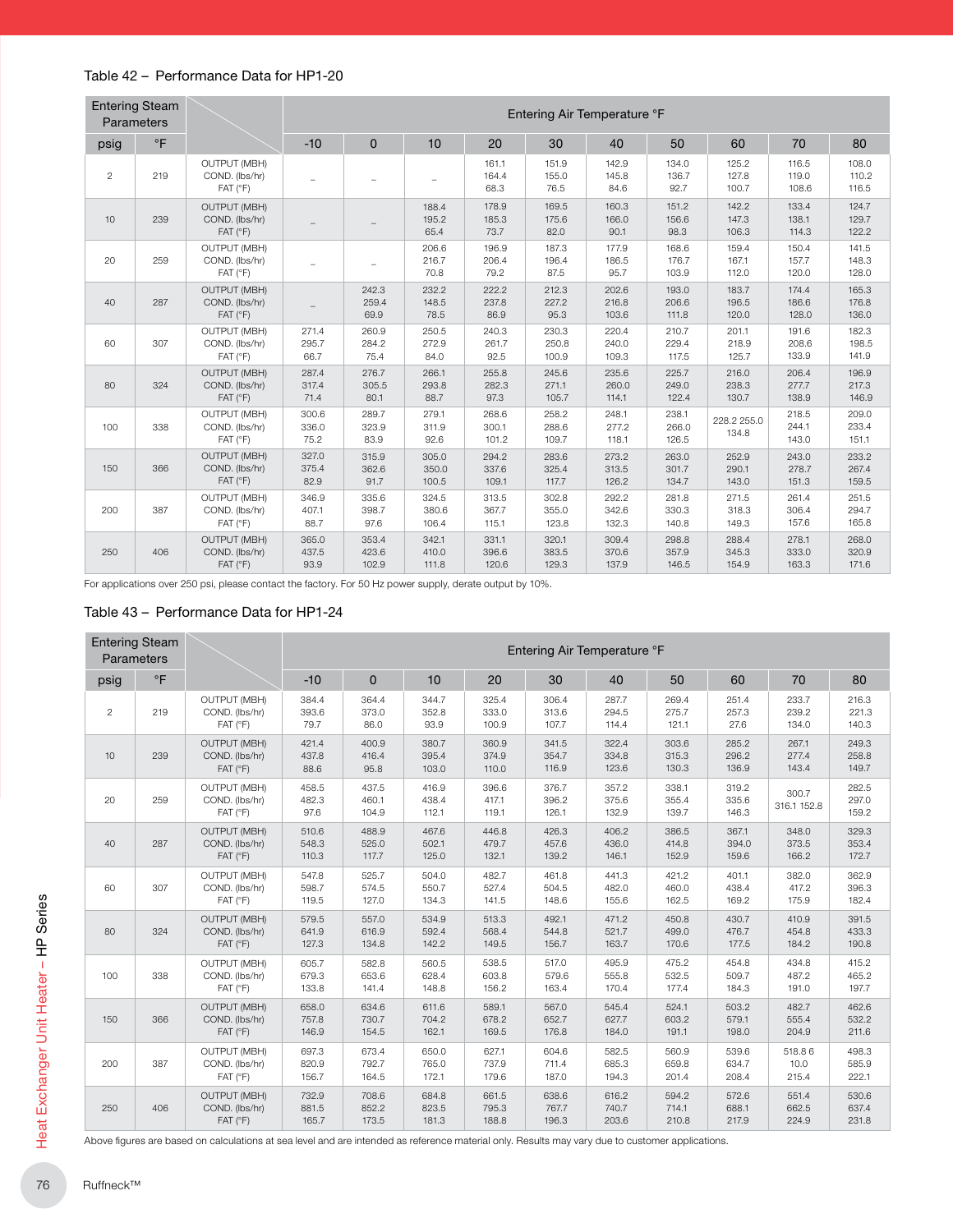#### Table 44 – Performance Data for HP1-30

|            | <b>Entering Steam</b><br>Parameters |                                                                  |                           |                           |                          |                          |                          | Entering Air Temperature °F |                          |                         |                         |                         |
|------------|-------------------------------------|------------------------------------------------------------------|---------------------------|---------------------------|--------------------------|--------------------------|--------------------------|-----------------------------|--------------------------|-------------------------|-------------------------|-------------------------|
| psig       | $\circ$ F                           |                                                                  | $-10$                     | $\Omega$                  | 10                       | 20                       | 30                       | 40                          | 50                       | 60                      | 70                      | 80                      |
| $\sqrt{2}$ | 219                                 | <b>OUTPUT (MBH)</b><br>COND. (lbs/hr)<br>FAT (°F)                | 559.5<br>573.7<br>87.7    | 530.0<br>543.4<br>94.6    | 501.1<br>513.7<br>101.3  | 472.7<br>484.6<br>107.9  | 444.9<br>456.1<br>114.4  | 417.6<br>428.1<br>120.8     | 390.8<br>400.6<br>127.1  | 364.5<br>373.6<br>133.3 | 338.6<br>347.1<br>139.4 | 331.2<br>321.0<br>145.4 |
| 10         | 239                                 | <b>OUTPUT (MBH)</b><br>COND. (lbs/hr)<br>FAT (°F)                | 612.7<br>637.5<br>97.4    | 582.5<br>606.0<br>104.3   | 552.9<br>575.2<br>111.1  | 523.8<br>544.9<br>117.8  | 495.4<br>515.3<br>124.3  | 467.4<br>486.2<br>130.8     | 440.0<br>457.7<br>137.1  | 413.1<br>429.7<br>143.3 | 386.7<br>402.1<br>149.5 | 360.7<br>375.1<br>155.5 |
| 20         | 259                                 | <b>OUTPUT (MBH)</b><br>COND. (lbs/hr)<br>FAT (°F)                | 666.0<br>701.7<br>107.1   | 635.1<br>669.1<br>114.1   | 604.8<br>637.1<br>120.9  | 575.1<br>605.8<br>127.7  | 546.0<br>575.1<br>134.3  | 517.4<br>545.0<br>140.8     | 489.4<br>515.4<br>147.2  | 461.9<br>486.4<br>153.5 | 434.9<br>458.0<br>159.6 | 408.4<br>430.0<br>165.7 |
| 40         | 287                                 | <b>OUTPUT (MBH)</b><br>COND. (lbs/hr)<br>$FAT$ ( ${}^{\circ}F$ ) | 740.7<br>796.8<br>120.8   | 708.9<br>762.5<br>127.9   | 677.7<br>728.9<br>134.8  | 647.1<br>695.9<br>141.7  | 617.1<br>663.6<br>148.4  | 587.7<br>631.9<br>155.0     | 558.8<br>600.9<br>161.4  | 530.5<br>570.4<br>167.8 | 502.7<br>540.5<br>174.1 | 474.5<br>511.1<br>180.2 |
| 60         | 307                                 | <b>OUTPUT (MBH)</b><br>COND. (lbs/hr)<br>FAT (°F)                | 794.2<br>869.5<br>130.7   | 761.7<br>833.8<br>137.9   | 729.8<br>798.8<br>144.9  | 698.6<br>764.6<br>151.8  | 668.0<br>731.1<br>158.5  | 638.0<br>698.2<br>165.2     | 608.6<br>665.9<br>171.7  | 579.7<br>634.4<br>178.2 | 551.4<br>603.2<br>184.5 | 523.6<br>572.8<br>190.7 |
| 80         | 324                                 | <b>OUTPUT (MBH)</b><br>COND. (lbs/hr)<br>$FAT$ ( ${}^{\circ}F$ ) | 839.6<br>931.7<br>139.2   | 806.6<br>894.9<br>146.4   | 774.2<br>858.9<br>153.5  | 742.4<br>823.6<br>160.4  | 711.3<br>789.0<br>167.2  | 680.8<br>755.1<br>173.9     | 650.9<br>721.9<br>180.5  | 621.6<br>689.3<br>187.0 | 592.8<br>657.3<br>193.4 | 564.5<br>625.9<br>199.6 |
| 100        | 338                                 | <b>OUTPUT (MBH)</b><br>COND. (lbs/hr)<br>FAT (°F)                | 877.1<br>985.5<br>146.2   | 843.6<br>947.7<br>153.4   | 810.7<br>910.7<br>160.6  | 778.6<br>874.5<br>167.6  | 747.0<br>839.0<br>174.4  | 716.1<br>804.2<br>181.2     | 685.8<br>770.1<br>187.8  | 656.1<br>736.7<br>194.4 | 627.0<br>703.9<br>200.8 | 598.3<br>671.7<br>207.0 |
| 150        | 366                                 | <b>OUTPUT (MBH)</b><br>COND. (lbs/hr)<br>$FAT$ ( ${}^{\circ}F$ ) | 952.0<br>1099.0<br>160.3  | 917.6<br>1059.0<br>167.6  | 883.9<br>1020.0<br>174.9 | 850.9<br>981.5<br>182.0  | 818.6<br>944.1<br>189.0  | 786.9<br>907.4<br>195.8     | 755.8<br>871.5<br>202.5  | 725.3<br>836.3<br>209.2 | 695.4<br>801.7<br>215.7 | 666.1<br>767.8<br>222.0 |
| 200        | 387                                 | <b>OUTPUT (MBH)</b><br>COND. (lbs/hr)<br>$FAT$ ( ${}^{\circ}F$ ) | 1008.0<br>1189.0<br>170.9 | 973.2<br>1148.0<br>178.4  | 938.9<br>1107.0<br>185.7 | 905.2<br>1067.0<br>192.9 | 872.3<br>1028.0<br>199.9 | 840.0<br>990.2<br>206.8     | 808.4<br>952.8<br>213.7  | 777.3<br>916.1<br>220.3 | 746.9<br>880.1<br>226.9 | 717.0<br>844.8<br>233.4 |
| 250        | 406                                 | OUTPUT (MBH)<br>COND. (lbs/hr)<br>$FAT$ ( ${}^{\circ}F$ )        | 1059.0<br>1277.0<br>180.6 | 1024.0<br>1233.0<br>188.1 | 988.6<br>1191.0<br>195.5 | 954.4<br>1150.0<br>202.8 | 920.9<br>1109.0<br>209.9 | 888.1<br>1070.0<br>216.9    | 855.9<br>1031.0<br>223.8 | 824.4<br>992.7<br>230.5 | 793.5<br>955.3<br>237.2 | 763.1<br>918.7<br>243.7 |

Note:For applications over 250 psi, please contact the factory. For 50 Hz power supply, derate output by 10%.

#### Table 45 – Performance Data for HP1-36

|                | <b>Entering Steam</b><br>Parameters |                                                                                | Entering Air Temperature °F |                           |                           |                           |                           |                           |                           |                           |                           |                           |  |  |  |
|----------------|-------------------------------------|--------------------------------------------------------------------------------|-----------------------------|---------------------------|---------------------------|---------------------------|---------------------------|---------------------------|---------------------------|---------------------------|---------------------------|---------------------------|--|--|--|
| psig           | $\circ$ F                           |                                                                                | $-10$                       | $\mathbf{0}$              | 10                        | 20                        | 30                        | 40                        |                           | 60                        | 70                        | 80                        |  |  |  |
| $\overline{c}$ | 219                                 | <b>OUTPUT (MBH)</b><br>COND. (lbs/hr)<br>FAT (°F)                              | 935.4<br>961.3<br>85.4      | 886.2<br>910.7<br>92.3    | 837.9<br>861.1<br>99.2    | 790.6<br>812.4<br>105.9   | 744.2<br>764.7<br>112.5   | 698.6<br>717.8<br>119.0   | 653.8<br>671.8<br>125.4   | 609.9<br>626.6<br>131.6   | 566.7<br>582.2<br>137.8   | 524.2<br>538.6<br>143.9   |  |  |  |
| 10             | 239                                 | <b>OUTPUT (MBH)</b><br>COND. (lbs/hr)<br>FAT (°F)                              | 1025.0<br>1069.0<br>94.8    | 974.2<br>1016.0<br>101.8  | 924.8<br>964.4<br>108.7   | 876.3<br>913.8<br>115.5   | 828.8<br>864.2<br>122.1   | 782.1<br>815.5<br>128.7   | 736.3<br>767.7<br>135.1   | 691.3<br>720.8<br>141.5   | 647.2<br>674.7<br>147.7   | 603.8<br>619.5<br>153.8   |  |  |  |
| 20             | 259                                 | <b>OUTPUT (MBH)</b><br>COND. (lbs/hr)<br>FAT (°F)                              | 1114.0<br>1177.0<br>104.3   | 1062.0<br>1122.0<br>111.4 | 1012.0<br>1069.0<br>118.3 | 962.3<br>1016.0<br>125.2  | 913.6<br>964.7<br>131.9   | 866.0<br>914.3<br>138.5   | 819.1<br>864.9<br>145.0   | 773.2<br>816.3<br>151.4   | 728.0<br>687.6<br>157.6   | 683.7<br>721.8<br>163.8   |  |  |  |
| 40             | 287                                 | <b>OUTPUT (MBH)</b><br>COND. (lbs/hr)<br>FAT (°F)                              | 1239.0<br>1337.0<br>117.7   | 1186.0<br>1279.0<br>124.9 | 1134.0<br>1223.0<br>131.9 | 1083.0<br>1168.0<br>138.9 | 1033.0<br>1114.0<br>145.7 | 983.7<br>1061.0<br>152.4  | 935.6<br>1009.0<br>158.9  | 888.3<br>957.5<br>165.4   | 841.8<br>907.4<br>171.8   | 796.2<br>858.2<br>178.0   |  |  |  |
| 60             | 307                                 | <b>OUTPUT (MBH)</b><br>COND. (lbs/hr)<br>FAT (°F)                              | 1329.0<br>1459.0<br>127.4   | 1275.0<br>1399.0<br>134.6 | 1222.0<br>1341.0<br>141.7 | 1169.0<br>1283.0<br>148.7 | 1118.0<br>1227.0<br>155.6 | 1068.0<br>1172.0<br>162.4 | 1019.0<br>1118.0<br>169.0 | 970.7<br>1065.0<br>175.5  | 923.4<br>1013.0<br>181.9  | 876.9<br>961.9<br>188.2   |  |  |  |
| 80             | 324                                 | <b>OUTPUT (MBH)</b><br>1405.0<br>COND. (lbs/hr)<br>1563.0<br>135.7<br>FAT (°F) |                             | 1350.0<br>1502.0<br>143.0 | 1296.0<br>1442.0<br>150.1 | 1243.0<br>1382.0<br>157.2 | 1191.0<br>1325.0<br>164.1 | 1140.0<br>1268.0<br>170.9 | 1090.0<br>1212.0<br>177.6 | 1041.0<br>1158.0<br>184.2 | 992.8<br>1104.0<br>190.7  | 945.6<br>1051.0<br>197.0  |  |  |  |
| 100            | 338                                 | <b>OUTPUT (MBH)</b><br>COND. (lbs/hr)<br>FAT (°F)                              | 1468.0<br>1654.0<br>142.5   | 1412.0<br>1591.0<br>149.9 | 1357.0<br>1529.0<br>157.1 | 1303.0<br>1468.0<br>164.2 | 1251.0<br>1409.0<br>171.2 | 1199.0<br>1350.0<br>178.0 | 1149.0<br>1293.0<br>184.7 | 1099.0<br>1237.0<br>191.4 | 1050.0<br>1182.0<br>197.9 | 1002.0<br>1128.0<br>204.3 |  |  |  |
| 150            | 366                                 | <b>OUTPUT (MBH)</b><br>COND. (lbs/hr)<br>FAT (°F)                              | 1594.0<br>1844.0<br>156.3   | 1536.0<br>1777.0<br>163.7 | 1480.0<br>1712.0<br>171.1 | 1425.0<br>1648.0<br>178.3 | 1371.0<br>1586.0<br>185.3 | 1318.0<br>1524.0<br>192.3 | 1266.0<br>1464.0<br>199.1 | 1215.0<br>1405.0<br>205.8 | 1165.0<br>1347.0<br>212.5 | 1116.0<br>1290.0<br>218.9 |  |  |  |
| 200            | 387                                 | <b>OUTPUT (MBH)</b><br>COND. (lbs/hr)<br>FAT (°F)                              | 1688.0<br>1997.0<br>166.7   | 1629.0<br>1927.0<br>174.2 | 1572.0<br>1859.0<br>181.6 | 1516.0<br>1973.0<br>188.9 | 1461.0<br>1727.0<br>196.1 | 1407.0<br>1664.0<br>203.1 | 1354.0<br>1601.0<br>210.0 | 1302.0<br>1539.0<br>216.8 | 1251.0<br>1479.0<br>223.5 | 1201.0<br>1420.0<br>230.0 |  |  |  |
| 250            | 406                                 | <b>OUTPUT (MBH)</b><br>COND. (lbs/hr)<br>FAT (°F)                              | 1773.0<br>2144.0<br>176.2   | 1714.0<br>2071.0<br>183.8 | 1656.0<br>2001.0<br>191.3 | 1598.0<br>1932.0<br>198.6 | 1543.0<br>1864.0<br>205.8 | 1488.0<br>1797.0<br>212.9 | 1434.0<br>1732.0<br>219.9 | 1381.0<br>1668.0<br>226.8 | 1330.0<br>1606.0<br>233.5 | 1279.0<br>1544.0<br>204.1 |  |  |  |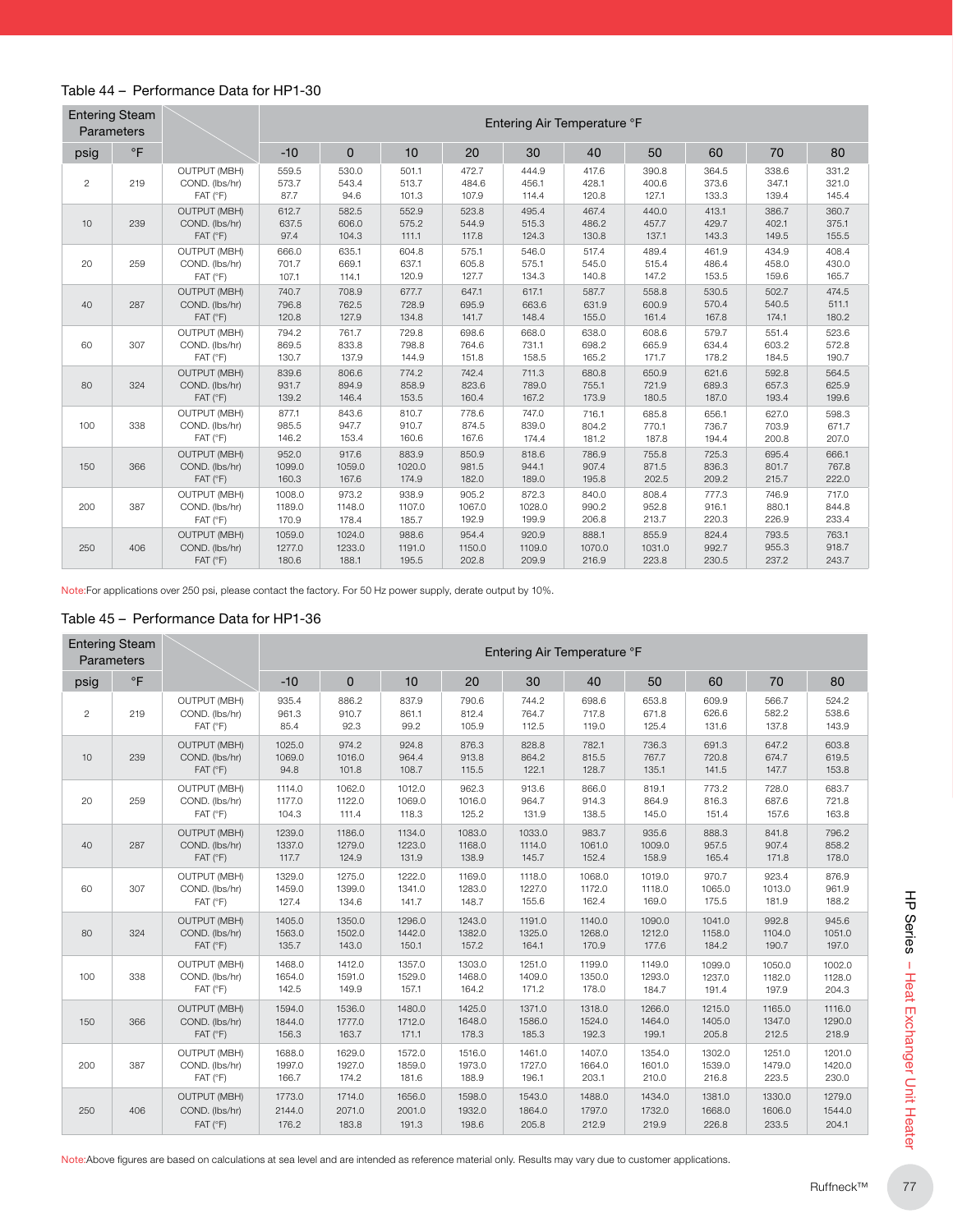|         |                                          |                                                        |                                                       |                                                                                                                                                                                                   |                                          |                                            |                                                       | <b>Entering Glycol Temperature</b>          |                                                      |                                                               |                                                              |                                                                                                                                                |                                                              |                                                               |                                                       |                                              |
|---------|------------------------------------------|--------------------------------------------------------|-------------------------------------------------------|---------------------------------------------------------------------------------------------------------------------------------------------------------------------------------------------------|------------------------------------------|--------------------------------------------|-------------------------------------------------------|---------------------------------------------|------------------------------------------------------|---------------------------------------------------------------|--------------------------------------------------------------|------------------------------------------------------------------------------------------------------------------------------------------------|--------------------------------------------------------------|---------------------------------------------------------------|-------------------------------------------------------|----------------------------------------------|
| Model   | Glycol Temp.<br>Change in                |                                                        |                                                       | 180°F (82°C)                                                                                                                                                                                      |                                          |                                            |                                                       | 200°F (93°C)                                |                                                      |                                                               |                                                              | 220°F (104°C)                                                                                                                                  |                                                              |                                                               |                                                       | 240°F (116°C)                                |
|         | $\Delta T$<br>$\degree$ F (C $\degree$ ) | Output<br><b>MBH</b>                                   | <b>USGPM</b><br>Flow                                  | FAT °F<br>$(^{\circ}C)$                                                                                                                                                                           | PD<br>psi                                | Output<br><b>MBH</b>                       | Flow<br>USGPM                                         | <b>FAT</b><br>$\degree$ F ( $\degree$ C)    | <b>PD</b><br>psi                                     | Output<br><b>MBH</b>                                          | <b>USGPM</b><br>Flow                                         | <b>FAT</b><br>$\degree$ F ( $\degree$ C)                                                                                                       | PD<br>psi                                                    | Output<br><b>MBH</b>                                          | <b>USGPM</b><br>Flow                                  | <b>FAT</b><br>$\degree$ F ( $\degree$ C)     |
| HP1-12* | 10(5.6)<br>20 (11.1)<br>40 (22.2)        | 8.09<br>5.96<br>4.11                                   | 1.61<br>0.57<br>0.19                                  | 66.8 (19.3)<br>64.9 (18.3)<br>63.1 (17.3)                                                                                                                                                         | 0.00<br>0.00<br>0.00                     | 9.90<br>7.37<br>5.19                       | 1.95<br>0.70<br>0.023                                 | 68.3 (20.2)<br>66.0 (18.9)<br>64.0 (17.8)   | 0.00<br>0.00<br>0.00                                 | 11.77<br>8.82<br>6.30                                         | 2.29<br>0.83<br>0.28                                         | 69.9 (21.1)<br>67.2 (19.6)<br>64.8 (18.2)                                                                                                      | 0.00<br>0.00<br>0.00                                         | 24.1<br>10.3<br>7.45                                          | 4.83<br>0.96<br>0.33                                  | 81.3 (27.4)<br>68.4 (20.2)<br>65.7 (18.7)    |
| HP3-12  | 10(5.6)<br>20(11.1)<br>40 (22.2)         | 23.0<br>8.82<br>6.13                                   | 4.88<br>0.89<br>0.30                                  | 80.8 (27.1)<br>67.5 (19.7)<br>65.0 (18.3)                                                                                                                                                         | 0.36<br>0.01<br>0.00                     | 31.3<br>14.9<br>7.73                       | 6.57<br>1.52<br>0.37                                  | 88.4 (31.3)<br>73.0 (22.8)<br>66.3 (19.1)   | 0.64<br>0.04<br>0.00                                 | 38.2<br>24.8<br>9.40                                          | 7.94<br>2.54<br>0.45                                         | 94.8 (34.9)<br>82.0 (27.8)<br>67.7 (19.9)                                                                                                      | 0.92<br>0.10<br>0.00                                         | 45.2<br>34.9<br>11.1                                          | 9.28<br>3.56<br>0.53                                  | 101.1 (38.4)<br>91.4 (33.0)<br>69.2 (20.7)   |
| HP1-16' | 10(5.6)<br>20 (11.1)<br>40 (22.2)        | 15.0<br>11.1<br>7.54                                   | 3.07<br>1.11<br>0.36                                  | 68.2 (20.1)<br>65.9 (18.8)<br>63.8 (17.7)                                                                                                                                                         | 0.00<br>0.00<br>0.00                     | 17.9<br>13.7<br>9.52                       | 3.64<br>1.35<br>0.46                                  | 69.7 (20.9)<br>67.3 (19.6)<br>64.9 (18.3)   | 0.01<br>0.00<br>0.00                                 | 39.1<br>16.3<br>11.6                                          | 8.07<br>1.60<br>0.55                                         | 82.0 (27.8)<br>68.7 (20.4)<br>65.9 (18.8)                                                                                                      | 0.02<br>0.00<br>0.00                                         | 53.3<br>19.1<br>13.7                                          | 10.9<br>1.85<br>0.64                                  | 90.3 (32.4)<br>70.2 (21.2)<br>67.0 (19.4)    |
| HP3-16  | 10(5.6)<br>20(11.1)<br>40 (22.2)         | 44.5<br>20.9<br>11.3                                   | 9.52<br>2.19<br>0.57                                  | 85.5 (29.7)<br>71.6 (22.2)<br>66.0 (18.9)                                                                                                                                                         | 0.83<br>0.05<br>0.01                     | 55.9<br>36.9<br>14.3                       | 11.8<br>3.88<br>0.72                                  | 92.1 (33.4)<br>80.9 (27.2)<br>67.6 (19.8)   | 1.25<br>0.15<br>0.01                                 | 67.2<br>52.7<br>17.4                                          | 14.1<br>5.50<br>0.86                                         | 98.7 (37.1)<br>90.0(32.2)<br>69.3 (20.7)                                                                                                       | 1.75<br>0.29<br>0.01                                         | 78.5<br>64.3<br>20.4                                          | 16.3<br>6.64<br>0.99                                  | 105.3 (40.7)<br>96.8 (36.0)<br>70.9 (21.6)   |
| HP5-16  | 10(5.6)<br>20 (11.1)<br>40 (22.2)        | 50.2<br>36.9<br>13.5                                   | 10.8<br>3.95<br>0.69                                  | 88.8 (31.6)<br>81.0 (27.2)<br>67.3 (19.6)                                                                                                                                                         | 4.70<br>0.68<br>0.03                     | 61.4<br>50.4<br>18.7                       | 13.0<br>5.34<br>0.95                                  | 95.3 (35.2)<br>88.8 (31.6)<br>70.2 (21.2)   | 6.79<br>1.21<br>0.05                                 | 72.5<br>61.9<br>37.3                                          | 15.2<br>6.48<br>1.93                                         | 101.9 (38.8)<br>95.5 (35.3)<br>80.9 (27.2)                                                                                                     | 9.19<br>1.75<br>0.17                                         | 83.7<br>73.3<br>51.0                                          | 17.3<br>7.59<br>2.63                                  | 108.4 (42.4)<br>102.1 (38.9)<br>88.9 (31.6)  |
| HP1-20* | 10(5.6)<br>20 (11.1)<br>40 (22.2)        | 31.0<br>19.9<br>12.6                                   | 6.52<br>2.05<br>0.63                                  | 69.9 (21.1)<br>66.2 (19.0)<br>63.8 (17.7)                                                                                                                                                         | 0.01<br>0.00<br>0.00                     | 61.3<br>24.6<br>17.0                       | 12.9<br>2.51<br>0.85                                  | 80.0 (26.7)<br>67.7 (19.8)<br>65.2 (18.4)   | 0.04<br>0.00<br>0.00                                 | 84.4<br>29.4<br>20.7                                          | 17.7<br>2.97<br>1.02                                         | 87.6 (30.9)<br>69.2 (20.7)<br>66.3 (19.1)                                                                                                      | 0.08<br>0.00<br>0.00                                         | 109.2<br>34.4<br>24.5                                         | 22.6<br>3.42<br>1.20                                  | 95.9 (35.5)<br>70.8 (21.6)<br>67.5 (19.7)    |
| HP3-20  | 10(5.6)<br>20 (11.1)<br>40 (22.2)        | 81.3<br>53.4<br>20.3                                   | 17.5<br>5.73<br>1.06                                  | 86.8 (30.4)<br>77.4 (25.2)<br>66.4 (19.1)                                                                                                                                                         | 1.91<br>0.23<br>0.01                     | 100.5<br>78.9<br>25.6                      | 21.4<br>8.40<br>1.32                                  | 93.2 (34.0)<br>85.9 (29.9)<br>68.0 (20.0)   | 2.81<br>0.47<br>0.02                                 | 119.6<br>98.6<br>42.9                                         | 25.2<br>10.4<br>2.22                                         | 99.6 (37.6)<br>92.4 (33.6)<br>73.7 (23.2)                                                                                                      | 3.83<br>0.69<br>0.04                                         | 138.7<br>118.1<br>71.5                                        | 28.9<br>12.3<br>3.70                                  | 106.0 (41.0)<br>99.0 (37.2)<br>83.2 (28.4)   |
| HP5-20  | 10(5.6)<br>20 (11.1)<br>40 (22.2)        | 89.1<br>72.7<br>23.7                                   | 19.2<br>7.84<br>1.25                                  | 89.4 (31.9)<br>83.9 (28.8)<br>67.5 (19.7)                                                                                                                                                         | 10.3<br>1.82<br>0.06                     | $\qquad \qquad -$<br>92.0<br>55.5          | $\equiv$<br>9.8<br>2.95                               | 90.3 (32.4)<br>78.0 (25.6)                  | $\equiv$<br>2.79<br>0.29                             | 111.3<br>82.3                                                 | 11.7<br>4.35                                                 | 96.7 (35.9)<br>87.0 (30.6)                                                                                                                     | $\equiv$<br>3.92<br>0.59                                     | $\sim$<br>130.5<br>102.2                                      | $\equiv$<br>13.6<br>5.34                              | 103.2 (39.6)<br>93.6 (34.2)                  |
| HP1-24* | 10(5.6)<br>20 (11.1)<br>40 (22.2)        | 96.9<br>45.4<br>27.0                                   | 20.8<br>4.78<br>1.39                                  | 85.9 (29.9)<br>71.8 (22.1)<br>66.8 (19.3)                                                                                                                                                         | 0.04<br>0.00<br>0.00                     | 144.2<br>56.1<br>38.9                      | 30.7<br>5.83<br>2.00                                  | 98.9 (37.2)<br>74.6 (23.7)<br>69.9 (21.1)   | 0.08<br>0.00<br>0.00                                 | 193.7<br>67.1<br>47.4                                         | 40.8<br>6.89<br>2.40                                         | 112.6 (44.8)<br>77.5 (25.3)<br>72.1 (22.3)                                                                                                     | 0.13<br>0.01<br>0.00                                         | 232.4<br>133.3<br>56.1                                        | 48.4<br>13.8<br>2.82                                  | 123.4 (50.8)<br>95.6 (35.3)<br>74.4 (23.6)   |
| HP3-24  | 10(5.6)<br>20 (11.1)<br>40 (22.2)        | 168.6<br>122.9<br>46.1                                 | 36.5<br>13.3<br>2.44                                  | 105.9 (41.1)<br>93.1 (33.9)<br>72.0 (22.2)                                                                                                                                                        | 2.65<br>0.39<br>0.02                     | 206.5<br>169.2<br>58.1                     | 44.1<br>18.1<br>3.04                                  | 116.3 (46.8)<br>105.9 (41.1)<br>75.2 (24.0) | 3.79<br>0.69<br>0.03                                 | 243.5<br>207.6<br>121.4                                       | 51.5<br>22.2<br>6.39                                         | 126.7 (52.6)<br>116.5 (46.9)<br>92.5 (33.6)                                                                                                    | 5.08<br>0.99<br>0.10                                         | 280.6<br>245.7<br>168.8                                       | 58.6<br>25.7<br>8.82                                  | 137.1 (58.4)<br>127.2 (52.9)<br>105.5 (40.8) |
| HP5-24  | 10(5.6)<br>20(11.1)<br>40 (22.2)         | 181.5<br>152.9<br>81.8                                 | 39.3<br>16.6<br>4.41                                  | 109.5 (43.1)<br>101.5 (38.6)<br>81.8 (27.7)                                                                                                                                                       | 13.6<br>2.60<br>0.22                     | $\overline{\phantom{0}}$<br>190.8<br>129.3 | $\equiv$<br>20.4<br>6.93                              | 112.0 (44.4)<br>94.8 (34.9)                 | $\equiv$<br>3.85<br>0.50                             | $\equiv$<br>228.5<br>177.5                                    | $\sim$<br>24.2<br>9.42                                       | 122.4 (50.2)<br>108.1 (42.3)                                                                                                                   | $\overline{\phantom{m}}$<br>5.30<br>0.88                     | $\overline{\phantom{0}}$<br>265.9<br>216.3                    | $\equiv$<br>27.8<br>11.35                             | 132.9 (56.1)<br>118.9 (48.3)                 |
| HP7-24  | 10(5.6)<br>20 (11.1)<br>40 (22.2)        | $\overline{\phantom{m}}$<br>163.5<br>110.2             | $\overline{\phantom{m}}$<br>17.7<br>5.97              | 104.4 (40.2)<br>89.3 (31.8)                                                                                                                                                                       | $\overline{\phantom{m}}$<br>7.89<br>1.00 | $\qquad \qquad -$<br>201.1<br>156.3        | $\overline{\phantom{m}}$<br>21.5<br>8.40              | 114.8 (46.0)<br>102.3 (39.1)                | $\overline{\phantom{m}}$<br>11.4<br>1.88             | $\qquad \qquad -$<br>$\equiv$<br>194.8                        | $\overline{\phantom{m}}$<br>10.4                             | 113.0 (45.0)                                                                                                                                   | $\qquad \qquad -$<br>2.78                                    | $\overline{\phantom{m}}$<br>233.0                             | $\overline{\phantom{m}}$<br>12.2                      | 123.6 (50.9)                                 |
| HP1-30* | 10(5.6)<br>20 (11.1)<br>40 (22.2)        | 178.0<br>77.6<br>42.5                                  | 38.4<br>8.26<br>2.22                                  | 95.9 (35.5)<br>75.3 (24.1)<br>68.1 (20.1)                                                                                                                                                         | 0.09<br>0.01<br>0.00                     | 247.9<br>95.7<br>61.2                      | 53.0<br>10.1<br>3.18                                  | 110.3 (43.5)<br>78.8 (26.0)<br>71.8 (22.1)  | 0.16<br>0.01<br>0.00                                 | 302.7<br>183.5<br>81.9                                        | 64.0<br>19.3<br>4.23                                         | 121.7 (49.8)<br>96.8 (36.0)<br>75.9 (24.4)                                                                                                     | 0.23<br>0.03<br>0.00                                         | 357.2<br>253.4<br>96.9                                        | 74.6<br>26.4<br>4.95                                  | 133.1 (56.2)<br>111.2 (44.0)<br>78.9 (26.1)  |
| HP3-30  | 10(5.6)<br>20(11.1)<br>40 (22.2)         | 252.7<br>207.0<br>78.0                                 | 54.8<br>22.5<br>4.17                                  | 110.4 (43.6)<br>101.9 (38.8)<br>75.3 (24.1)                                                                                                                                                       | 4.19<br>0.77<br>0.04                     | 305.7<br>261.5<br>151.5                    | 65.5<br>28.1<br>8.10                                  | 122.5 (50.3)<br>113.2 (45.1)<br>90.3 (32.4) | 5.85<br>1.16<br>0.12                                 | 358.5<br>315.6<br>219.3                                       | 75.9<br>33.5<br>11.6                                         | 133.5 (56.4)<br>124.4 (51.3)<br>104.2 (40.1)                                                                                                   | 7.73<br>1.61<br>0.22                                         | 411.1<br>369.4<br>290.7                                       | 86.0<br>38.7<br>15.3                                  | 144.6 (62.6)<br>135.7 (57.6)<br>119.0 (48.3) |
| HP5-30  | 10(5.6)<br>20 (11.1)<br>40 (22.2)        | $\overline{\phantom{m}}$<br>232.3<br>151.9             | $\overline{\phantom{m}}$<br>25.2<br>8.25              | 107.2 (41.8)<br>90.5(32.5)                                                                                                                                                                        | $\overline{\phantom{m}}$<br>4.23<br>0.52 | -<br>285.8<br>220.9                        | $\qquad \qquad -$<br>30.7<br>11.9                     | 118.3 (47.9)<br>104.7 (40.4)                | $\qquad \qquad -$<br>6.08<br>1.01                    | $\overline{\phantom{m}}$<br>339.0<br>276.1                    | $\overline{\phantom{m}}$<br>36.0<br>14.7                     | 129.4 (54.1)<br>116.1 (46.7)                                                                                                                   | $\overline{\phantom{m}}$<br>8.19<br>1.49                     | 392.0<br>330.7                                                | 41.1<br>17.4                                          | 140.5 (50.3)<br>127.5 (53.1)                 |
| HP7-30  | 10(5.6)<br>20 (11.1)<br>40 (22.2)        | $\overline{\phantom{0}}$<br>244.1<br>186.3             | $\qquad \qquad -$<br>26.5<br>10.2                     | 109.6 (43.1)<br>97.6 (36.4)                                                                                                                                                                       | $\overline{\phantom{0}}$<br>12.4<br>2.00 | —<br>$\qquad \qquad -$<br>241.0            | $\qquad \qquad -$<br>$\overline{\phantom{m}}$<br>13.0 | 108.9 (42.7)                                | —<br>3.16                                            | 295.5                                                         | $\overline{\phantom{m}}$<br>15.7                             | 120.2 (49.0)                                                                                                                                   | $\qquad \qquad -$<br>$\qquad \qquad -$<br>4.52               | $\overline{\phantom{0}}$<br>349.5                             | $\qquad \qquad -$<br>$\overline{\phantom{m}}$<br>18.4 | 131.5 (55.3)                                 |
| HP1-36* | 10(5.6)<br>20 (11.1)<br>40 (22.2)        | 354.9<br>139.0<br>69.6                                 | 77.01<br>4.9<br>3.7                                   | 102.0 (38.9)<br>76.1 (24.5)<br>67.9 (19.9)                                                                                                                                                        | .024<br>0.01<br>0.00                     | 446.6<br>275.3<br>101.5                    | 95.8<br>29.5<br>5.3                                   | 113.1 (45.1)<br>92.3 (33.5)<br>71.6 (22.2)  | 0.36<br>0.04<br>0.00                                 | 537.7<br>388.9<br>147.0                                       | 114.0<br>41.2<br>7.7                                         | 124.2 (51.2)<br>106.0 (41.1)<br>76.9 (24.9)                                                                                                    | 0.49<br>0.08<br>0.00                                         | 628.2<br>511.0<br>174.0                                       | 131.7<br>53.6<br>9.0                                  | 135.3 (57.4)<br>20.8 (49.3)<br>80.0 (26.7)   |
| HP3-36  | 10(5.6)<br>20 (11.1)<br>40 (22.2)        | 437.5<br>370.7<br>201.6                                | 95.1<br>40.3<br>11.0                                  | 112.1 (44.5)<br>103.9 (39.9)<br>83.6 (28.7)                                                                                                                                                       | 8.6<br>1.7<br>0.16                       | 526.1<br>461.3<br>315.9                    | 113.0<br>49.6<br>17.0                                 | 122.8 (50.4)<br>114.9 (46.1)<br>97.2 (36.2) | 11.8<br>2.48<br>0.34                                 | $\qquad \qquad -$<br>551.4<br>431.9                           | 58.6<br>23.0                                                 | 125.9 (52.3)<br>111.2 (44.0)                                                                                                                   | $\qquad \qquad -$<br>3.37<br>0.58                            | $\overline{\phantom{m}}$<br>641.0<br>524.6                    | 67.4<br>27.7                                          | 136.9 (52.3)<br>122.5 (50.3)                 |
| HP5-36  | 10(5.6)<br>20(11.1)<br>40 (22.2)         | $\overline{\phantom{m}}$<br>405.4<br>292.7             | $\overline{\phantom{m}}$<br>44.2<br>16.0              | ÷<br>108.2 (42.3)<br>94.5 (34.7)                                                                                                                                                                  | $\overline{\phantom{m}}$<br>8.81<br>1.31 | $\overline{\phantom{m}}$<br>494.7<br>397.1 | $\overline{\phantom{m}}$<br>53.3<br>21.5              | 119.0 (48.3)<br>107.1 (41.7)                | $\overline{\phantom{m}}$<br>12.4<br>2.24             | $\overline{\phantom{0}}$<br>$\overline{\phantom{0}}$<br>488.7 | $\overline{\phantom{m}}$<br>$\overline{\phantom{0}}$<br>26.1 | ÷<br>118.2 (47.9)                                                                                                                              | $\overline{\phantom{m}}$<br>$\overline{\phantom{0}}$<br>3.21 | $\overline{\phantom{m}}$<br>$\overline{\phantom{0}}$<br>579.6 | $\overline{\phantom{m}}$<br>$\equiv$<br>30.6          | 129.3 (54.1)                                 |
| HP7-36  | 10(5.6)<br>20(11.1)<br>40 (22.2)         | $\overline{\phantom{m}}$<br>$\qquad \qquad -$<br>333.4 | $\overline{\phantom{0}}$<br>$\qquad \qquad -$<br>18.2 | 99.4 (37.4)                                                                                                                                                                                       | $\overline{\phantom{m}}$<br>4.4          | $\overline{\phantom{0}}$<br>424.8          | $\qquad \qquad -$<br>23.0                             | 110.4 (43.6)                                | $\qquad \qquad -$<br>$\overline{\phantom{0}}$<br>6.7 | $\overline{\phantom{m}}$<br>515.4                             | $\overline{\phantom{m}}$<br>27.6                             | 121.4 (49.7)                                                                                                                                   | $\overline{\phantom{m}}$<br>9.4                              | $\overline{\phantom{0}}$<br>605.3                             | $\qquad \qquad -$<br>$\overline{\phantom{0}}$<br>32.0 | 132.4 (55.8)                                 |
|         |                                          |                                                        |                                                       | * Single-pass heaters are not recommended for liquid service. In many cases, a smaller multi-pass model would be a more economical choice.                                                        |                                          |                                            |                                                       |                                             |                                                      |                                                               |                                                              |                                                                                                                                                |                                                              |                                                               |                                                       |                                              |
| Note:   |                                          |                                                        |                                                       | For 50 Hz power supply, derate output by 10%. Above figures are based on calculations at sea<br>level and are intended as reference material only. Results may vary due to customer applications. |                                          |                                            |                                                       |                                             |                                                      | <b>Metric or Customary?</b>                                   |                                                              | This chart has been produced using customary units of measurement. We would be<br>pleased to provide any information required in metric units. |                                                              |                                                               |                                                       |                                              |

#### Table 46 – HP Heat Exchanger Capacities - 50% Ethylene Glycol, 60°F (16°C) EAT

#### Note:

#### Metric or Customary?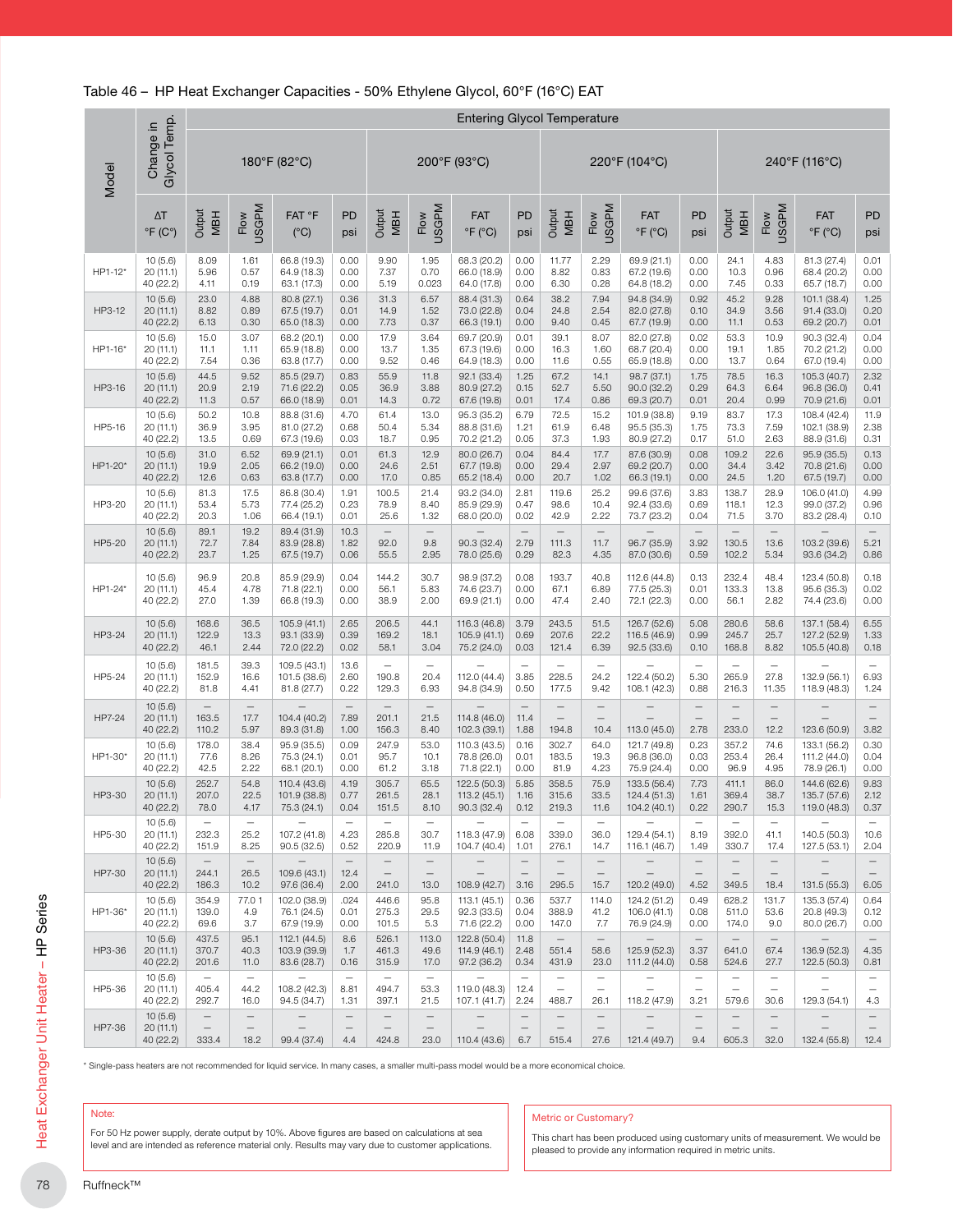#### Table 47 – HP Heat Exchanger Capacities - Water 60°F (16°C) EAT

|                                                                                                                                                                                                            | in Water<br>Change<br>Temp.       |                                            |                                                | 180°F (82°C)                                |                                                       |                                                        |                                                       | 200°F (93°C)                                                                                                                             |                                                              |                                                                                                               |                                                                       | 220°F (104°C)                                |                                                       | 240°F (116°C)                                          |                                                              |                                                                      |                                                              |  |
|------------------------------------------------------------------------------------------------------------------------------------------------------------------------------------------------------------|-----------------------------------|--------------------------------------------|------------------------------------------------|---------------------------------------------|-------------------------------------------------------|--------------------------------------------------------|-------------------------------------------------------|------------------------------------------------------------------------------------------------------------------------------------------|--------------------------------------------------------------|---------------------------------------------------------------------------------------------------------------|-----------------------------------------------------------------------|----------------------------------------------|-------------------------------------------------------|--------------------------------------------------------|--------------------------------------------------------------|----------------------------------------------------------------------|--------------------------------------------------------------|--|
| Model                                                                                                                                                                                                      | $\Delta T$                        | Output                                     | <b>USGPM</b>                                   | <b>FAT</b>                                  | <b>PD</b>                                             | Output                                                 | <b>USGPM</b>                                          | <b>FAT</b>                                                                                                                               | PD                                                           | Output                                                                                                        | <b>USGPM</b>                                                          | <b>FAT</b>                                   | PD                                                    | Output                                                 | <b>USGPM</b>                                                 | <b>FAT</b>                                                           | PD                                                           |  |
|                                                                                                                                                                                                            | $\degree$ F (C $\degree$ )        | <b>MBH</b>                                 | Flow                                           | $\degree$ F ( $\degree$ C)                  | psi                                                   | <b>MBH</b>                                             | Flow                                                  | $\degree$ F ( $\degree$ C)                                                                                                               | psi                                                          | <b>MBH</b>                                                                                                    | Flow                                                                  | $\degree$ F ( $\degree$ C)                   | psi                                                   | <b>MBH</b>                                             | Flow                                                         | $\degree$ F ( $\degree$ C)                                           | psi                                                          |  |
| HP1-12*                                                                                                                                                                                                    | 10(5.6)                           | 19.3                                       | 3.66                                           | 77.2 (25.1)                                 | 0.01                                                  | 27.1                                                   | 5.15                                                  | 84.4 (29.1)                                                                                                                              | 0.01                                                         | 35.6                                                                                                          | 6.77                                                                  | 92.2 (33.4)                                  | 0.02                                                  | 42.5                                                   | 8.07                                                         | 98.6 (37.0)                                                          | 0.03                                                         |  |
|                                                                                                                                                                                                            | 20 (11.1)                         | 8.84                                       | 0.80                                           | 67.5 (19.7)                                 | 0.00                                                  | 11.1                                                   | 1.00                                                  | 69.4 (20.8)                                                                                                                              | 0.00                                                         | 15.3                                                                                                          | 1.40                                                                  | 73.2 (22.9)                                  | 0.00                                                  | 26.2                                                   | 2.44                                                         | 83.2 (28.4)                                                          | 0.00                                                         |  |
|                                                                                                                                                                                                            | 40 (22.2)                         | 6.11                                       | 0.27                                           | 65.0 (18.3)                                 | 0.00                                                  | 7.86                                                   | 0.34                                                  | 66.5 (19.2)                                                                                                                              | 0.00                                                         | 9.72                                                                                                          | 0.43                                                                  | 68.0 (20.0)                                  | 0.00                                                  | 11.7                                                   | 0.51                                                         | 69.7 (20.9)                                                          | 0.00                                                         |  |
| HP3-12                                                                                                                                                                                                     | 10(5.6)                           | 30.6                                       | 5.90                                           | 87.9 (31.1)                                 | 0.46                                                  | 37.4                                                   | 7.18                                                  | 94.1 (34.5)                                                                                                                              | 0.68                                                         | 44.1                                                                                                          | 8.44                                                                  | 100.3 (37.9)                                 | 0.93                                                  | 50.8                                                   | 9.70                                                         | 106.5 (41.4)                                                         | 1.23                                                         |  |
|                                                                                                                                                                                                            | 20 (11.1)                         | 23.1                                       | 2.21                                           | 80.8 (27.1)                                 | 0.07                                                  | 30.1                                                   | 2.96                                                  | 88.1 (31.2)                                                                                                                              | 0.12                                                         | 37.8                                                                                                          | 3.61                                                                  | 94.4 (34.7)                                  | 0.18                                                  | 44.7                                                   | 4.25                                                         | 100.7 (38.2)                                                         | 0.24                                                         |  |
|                                                                                                                                                                                                            | 40 (22.2)                         | 8.84                                       | 0.40                                           | 67.5 (19.7)                                 | 0.00                                                  | 14.4                                                   | 0.66                                                  | 72.5 (22.5)                                                                                                                              | 0.01                                                         | 23.7                                                                                                          | 1.11                                                                  | 81.0 (27.2)                                  | 0.02                                                  | 31.6                                                   | 1.49                                                         | 88.3 (31.3)                                                          | 0.03                                                         |  |
| HP1-16*                                                                                                                                                                                                    | 10(5.6)                           | 38.8                                       | 7.47                                           | 82.1 (27.8)                                 | 0.02                                                  | 52.3                                                   | 10.1                                                  | 90.0 (32.2)                                                                                                                              | 0.03                                                         | 63.6                                                                                                          | 12.2                                                                  | 96.5 (35.8)                                  | 0.05                                                  | 74.9                                                   | 14.4                                                         | 103.1 (39.5)                                                         | 0.06                                                         |  |
|                                                                                                                                                                                                            | 20 (11.1)                         | 16.3                                       | 1.15                                           | 68.9 (20.5)                                 | 0.00                                                  | 25.8                                                   | 2.42                                                  | 74.3 (23.5)                                                                                                                              | 0.00                                                         | 41.4                                                                                                          | 3.93                                                                  | 83.4 (28.6)                                  | 0.01                                                  | 54.7                                                   | 5.20                                                         | 91.1 (32.8)                                                          | 0.01                                                         |  |
|                                                                                                                                                                                                            | 40 (22.2)                         | 11.5                                       | 0.51                                           | 66.0 (18.9)                                 | 0.00                                                  | 14.5                                                   | 0.66                                                  | 67.7 (19.8)                                                                                                                              | 0.00                                                         | 17.9                                                                                                          | 0.81                                                                  | 69.6 (20.9)                                  | 0.00                                                  | 21.5                                                   | 0.97                                                         | 71.6 (22.0)                                                          | 0.00                                                         |  |
| HP3-16                                                                                                                                                                                                     | 10(5.6)                           | 52.9                                       | 10.2                                           | 90.4 (32.4)                                 | 0.84                                                  | 63.9                                                   | 12.4                                                  | 96.8 (36.0)                                                                                                                              | 1.21                                                         | 74.9                                                                                                          | 14.4                                                                  | 103.3 (39.6)                                 | 1.65                                                  | 86.0                                                   | 16.5                                                         | 109.7 (43.2)                                                         | 2.15                                                         |  |
|                                                                                                                                                                                                            | 20 (11.1)                         | 43.7                                       | 4.22                                           | 85.0 (29.4)                                 | 0.15                                                  | 54.9                                                   | 5.29                                                  | 91.5(33.1)                                                                                                                               | 0.23                                                         | 66.1                                                                                                          | 6.36                                                                  | 98.0 (36.7)                                  | 0.33                                                  | 77.3                                                   | 7.41                                                         | 104.5 (40.3)                                                         | 0.45                                                         |  |
|                                                                                                                                                                                                            | 40 (22.2)                         | 19.3                                       | 0.91                                           | 70.7 (21.5)                                 | 0.01                                                  | 34.5                                                   | 1.64                                                  | 79.5 (26.4)                                                                                                                              | 0.02                                                         | 47.4                                                                                                          | 2.26                                                                  | 86.9 (30.5)                                  | 0.04                                                  | 61.3                                                   | 2.93                                                         | 95.0 (35.0)                                                          | 0.07                                                         |  |
| HP5-16                                                                                                                                                                                                     | 10(5.6)                           | 55.8                                       | 10.8                                           | 92.1 (33.4)                                 | 4.23                                                  | 66.7                                                   | 12.9                                                  | 98.5 (36.9)                                                                                                                              | 5.98                                                         | 77.7                                                                                                          | 15.0                                                                  | 104.9 (40.5)                                 | 8.04                                                  | 88.6                                                   | 17.0                                                         | 111.3 (44.1)                                                         | 10.4                                                         |  |
|                                                                                                                                                                                                            | 20(11.1)                          | 48.7                                       | 4.71                                           | 87.9 (31.1)                                 | 0.84                                                  | 59.8                                                   | 5.77                                                  | 94.4 (34.7)                                                                                                                              | 1.24                                                         | 70.9                                                                                                          | 6.82                                                                  | 100.8 (38.2)                                 | 1.72                                                  | 81.9                                                   | 7.87                                                         | 107.3 (41.8)                                                         | 2.28                                                         |  |
|                                                                                                                                                                                                            | 40 (22.2)                         | 33.5                                       | 1.61                                           | 79.0 (26.1)                                 | 0.10                                                  | 46.7                                                   | 2.25                                                  | 86.0 (30.3)                                                                                                                              | 0.20                                                         | 58.0                                                                                                          | 2.78                                                                  | 93.2 (34.0)                                  | 0.30                                                  | 69.3                                                   | 3.32                                                         | 99.8 (37.7)                                                          | 0.42                                                         |  |
| HP1-20*                                                                                                                                                                                                    | 10(5.6)                           | 76.4                                       | 14.8                                           | 85.1 (29.5)                                 | 0.05                                                  | 95.4                                                   | 18.5                                                  | 91.5(33.1)                                                                                                                               | 0.07                                                         | 114.5                                                                                                         | 22.1                                                                  | 97.8 (36.6)                                  | 0.11                                                  | 133.6                                                  | 25.8                                                         | 104.2 (40.1)                                                         | 0.14                                                         |  |
|                                                                                                                                                                                                            | 20(11.1)                          | 39.3                                       | 3.77                                           | 72.7 (22.6)                                 | 0.00                                                  | 64.0                                                   | 6.16                                                  | 80.9 (27.2)                                                                                                                              | 0.01                                                         | 85.7                                                                                                          | 8.25                                                                  | 88.1 (31.2)                                  | 0.02                                                  | 109.7                                                  | 10.6                                                         | 96.1 (35.6)                                                          | 0.03                                                         |  |
|                                                                                                                                                                                                            | 40 (22.2)                         | 20.2                                       | 0.94                                           | 66.1 (19.1)                                 | 0.00                                                  | 25.9                                                   | 1.21                                                  | 68.1 (20.1)                                                                                                                              | 0.00                                                         | 32.1                                                                                                          | 1.49                                                                  | 70.1 (21.2)                                  | 0.00                                                  | 37.8                                                   | 1.77                                                         | 71.9 (22.2)                                                          | 0.00                                                         |  |
| HP3-20                                                                                                                                                                                                     | 10(5.6)                           | 92.8                                       | 18.1                                           | 90.7 (32.6)                                 | 1.79                                                  | 111.5                                                  | 21.7                                                  | 96.9 (36.1)                                                                                                                              | 2.54                                                         | 130.2                                                                                                         | 25.2                                                                  | 103.2 (39.6)                                 | 3.43                                                  | 148.9                                                  | 28.8                                                         | 109.5 (43.1)                                                         | 4.44                                                         |  |
|                                                                                                                                                                                                            | 20 (11.1)                         | 79.2                                       | 7.71                                           | 86.1 (30.1)                                 | 0.34                                                  | 98.2                                                   | 9.53                                                  | 92.4 (33.6)                                                                                                                              | 0.52                                                         | 117.1                                                                                                         | 11.3                                                                  | 98.7 (37.1)                                  | 0.72                                                  | 136.0                                                  | 13.1                                                         | 105.1 (40.6)                                                         | 0.96                                                         |  |
|                                                                                                                                                                                                            | 40 (22.2)                         | 48.6                                       | 2.35                                           | 75.8 (24.3)                                 | 0.04                                                  | 70.0                                                   | 3.38                                                  | 82.9 (28.3)                                                                                                                              | 0.07                                                         | 92.7                                                                                                          | 4.48                                                                  | 90.5 (32.5)                                  | 0.12                                                  | 112.0                                                  | 5.40                                                         | 96.9 (36.1)                                                          | 0.17                                                         |  |
| HP5-20                                                                                                                                                                                                     | 10(5.6)<br>20 (11.1)<br>40 (22.2) | 96.8<br>86.1<br>65.8                       | 18.9<br>8.39<br>3.19                           | 92.0 (33.3)<br>88.4 (31.3)<br>81.6 (27.6)   | 8.78<br>1.81<br>0.28                                  | 115.4<br>104.9<br>84.9                                 | 22.4<br>10.2<br>4.12                                  | 98.3 (36.8)<br>94.7 (34.8)<br>87.9 (31.1)                                                                                                | 12.3<br>2.64<br>0.46                                         | $\equiv$<br>123.7<br>104.0                                                                                    | $\bar{ }$<br>12.0<br>5.03                                             | 101.0 (38.3)<br>94.3 (34.6)                  | $\equiv$<br>3.62<br>0.67                              | $\overline{\phantom{0}}$<br>142.4<br>123.2             | $\equiv$<br>13.8<br>5.94                                     | 107.3 (41.8)<br>100.7 (38.2)                                         | 4.75<br>0.93                                                 |  |
| HP1-24*                                                                                                                                                                                                    | 10(5.6)                           | 160.4                                      | 31.3                                           | 103.6 (39.8)                                | 0.07                                                  | 197.8                                                  | 38.5                                                  | 113.9 (45.5)                                                                                                                             | 0.10                                                         | 235.1                                                                                                         | 45.6                                                                  | 124.3 (57.3)                                 | 1.14                                                  | 272.3                                                  | 52.7                                                         | 134.8 (57.1)                                                         | 0.19                                                         |  |
|                                                                                                                                                                                                            | 20 (11.1)                         | 102.4                                      | 9.93                                           | 87.5 (30.8)                                 | 0.01                                                  | 146.2                                                  | 14.2                                                  | 99.5 (37.5)                                                                                                                              | 0.02                                                         | 193.6                                                                                                         | 18.8                                                                  | 112.6 (44.8)                                 | 0.03                                                  | 231.7                                                  | 22.4                                                         | 123.2 (50.7)                                                         | 0.04                                                         |  |
|                                                                                                                                                                                                            | 40 (22.2)                         | 45.7                                       | 2.17                                           | 71.9 (22.2)                                 | 0.00                                                  | 58.6                                                   | 2.78                                                  | 75.3 (24.1)                                                                                                                              | 0.00                                                         | 72.3                                                                                                          | 3.42                                                                  | 78.9 (26.1)                                  | 0.00                                                  | 130.0                                                  | 6.22                                                         | 94.7 (34.8)                                                          | 0.00                                                         |  |
| HP3-24                                                                                                                                                                                                     | 10(5.6)                           | 187.5                                      | 36.6                                           | 111.1 (43.9)                                | 2.33                                                  | 224.1                                                  | 43.7                                                  | 121.3 (49.6)                                                                                                                             | 3.28                                                         | 260.6                                                                                                         | 50.6                                                                  | 131.6 (55.3)                                 | 4.38                                                  | 297.1                                                  | 57.5                                                         | 141.9 (61.1)                                                         | 5.64                                                         |  |
|                                                                                                                                                                                                            | 20 (11.1)                         | 16.7                                       | 16.0                                           | 104.5 (40.3)                                | 0.47                                                  | 200.8                                                  | 19.6                                                  | 114.8 (46.0)                                                                                                                             | 0.69                                                         | 237.9                                                                                                         | 23.1                                                                  | 125.1 (51.7)                                 | 0.95                                                  | 274.8                                                  | 26.6                                                         | 135.5 (57.5)                                                         | 1.26                                                         |  |
|                                                                                                                                                                                                            | 40 (22.2)                         | 111.2                                      | 5.41                                           | 89.9 (32.2)                                 | 0.06                                                  | 156.7                                                  | 7.61                                                  | 102.4 (39.1)                                                                                                                             | 0.11                                                         | 194.6                                                                                                         | 9.44                                                                  | 112.9 (44.9)                                 | 0.17                                                  | 232.5                                                  | 11.3                                                         | 123.4 (50.8)                                                         | 0.24                                                         |  |
| HP5-24                                                                                                                                                                                                     | 10(5.6)<br>20 (11.1)<br>40 (22.2) | 194.0<br>175.1<br>138.2                    | 37.9<br>17.1<br>6.74                           | 113.0 (45.0)<br>107.7 (42.1)<br>97.4 (36.3) | 11.2<br>2.40<br>0.40                                  | $\equiv$<br>211.9<br>175.8                             | $\overline{\phantom{m}}$<br>20.6<br>8.56              | 117.9 (47.7)<br>107.8 (42.1)                                                                                                             | $\overline{\phantom{m}}$<br>3.44<br>0.63                     | $\qquad \qquad -$<br>248.6<br>213.4                                                                           | $\equiv$<br>24.2<br>10.4                                              | 128.2 (53.4)<br>118.2 (47.9)                 | $\overline{\phantom{m}}$<br>4.67<br>0.91              | $\equiv$<br>285.2<br>250.7                             | $\equiv$<br>27.6<br>12.1                                     | 138.5 (59.2)<br>128.7 (53.7)                                         | $\overline{\phantom{m}}$<br>6.08<br>1.23                     |  |
| HP7-24                                                                                                                                                                                                     | 10(5.6)<br>20 (11.1)<br>40 (22.2) | $\qquad \qquad -$<br>180.4<br>147.5        | $\equiv$<br>17.6<br>7.20                       | 109.2 (42.9)<br>100.0 (37.8)                | $\qquad \qquad -$<br>6.82<br>1.22                     | $\qquad \qquad -$<br>217.1<br>184.9                    | $\equiv$<br>21.2<br>9.01                              | 119.4 (48.6)<br>110.3 (43.5)                                                                                                             | $\equiv$<br>9.72<br>1.86                                     | $\equiv$<br>253.6<br>222.2                                                                                    | $\equiv$<br>24.6<br>10.8                                              | 129.6 (54.2)<br>120.7 (49.3)                 | $\overline{\phantom{m}}$<br>13.1<br>2.63              | $\qquad \qquad -$<br>$\qquad \qquad -$<br>259.3        | $\qquad \qquad -$<br>$\overline{\phantom{m}}$<br>12.6        | $\qquad \qquad -$<br>131.0 (55.0)                                    | $=$<br>3.53                                                  |  |
| HP1-30*                                                                                                                                                                                                    | 10(5.6)                           | 243.3                                      | 47.6                                           | 109.5 (43.1)                                | 0.11                                                  | 296.2                                                  | 57.8                                                  | 120.5 (49.2)                                                                                                                             | 0.16                                                         | 349.0                                                                                                         | 67.9                                                                  | 131.5 (55.3)                                 | 0.22                                                  | 401.7                                                  | 77.9                                                         | 142.6 (61.4)                                                         | 0.29                                                         |  |
|                                                                                                                                                                                                            | 20 (11.1)                         | 179.3                                      | 17.6                                           | 96.2 (35.7)                                 | 0.02                                                  | 245.6                                                  | 23.9                                                  | 109.8 (43.2)                                                                                                                             | 0.03                                                         | 299.6                                                                                                         | 29.1                                                                  | 121.0 (49.4)                                 | 0.04                                                  | 353.4                                                  | 34.2                                                         | 132.3 (55.7)                                                         | 0.06                                                         |  |
|                                                                                                                                                                                                            | 40 (22.2)                         | 77.0                                       | 3.69                                           | 75.2 (24.0)                                 | 0.00                                                  | 98.5                                                   | 4.72                                                  | 79.4 (26.3)                                                                                                                              | 0.00                                                         | 174.8                                                                                                         | 8.43                                                                  | 95.0 (35.0)                                  | 0.00                                                  | 242.3                                                  | 11.7                                                         | 108.9 (42.7)                                                         | 0.01                                                         |  |
| HP3-30                                                                                                                                                                                                     | 10(5.6)                           | 273.8                                      | 53.6                                           | 115.8 (46.1)                                | 3.48                                                  | 325.8                                                  | 63.6                                                  | 126.7 (52.6)                                                                                                                             | 4.85                                                         | 377.6                                                                                                         | 73.5                                                                  | 137.6 (58.7)                                 | 6.42                                                  | 429.4                                                  | 83.3                                                         | 148.5 (64.7)                                                         | 8.20                                                         |  |
|                                                                                                                                                                                                            | 20 (11.1)                         | 244.3                                      | 23.9                                           | 109.7 (43.2)                                | 0.74                                                  | 296.9                                                  | 29.0                                                  | 120.6 (49.2)                                                                                                                             | 1.06                                                         | 349.5                                                                                                         | 34.0                                                                  | 131.6 (55.3)                                 | 1.44                                                  | 401.8                                                  | 39.0                                                         | 142.6 61.4)                                                          | 1.88                                                         |  |
|                                                                                                                                                                                                            | 40 (22.2)                         | 180.9                                      | 8.83                                           | 96.5 (35.8)                                 | 0.11                                                  | 241.3                                                  | 11.80                                                 | 108.9 (42.7)                                                                                                                             | 0.19                                                         | 295.1                                                                                                         | 14.1                                                                  | 120.1 (48.9)                                 | 0.28                                                  | 348.7                                                  | 16.9                                                         | 131.3 (55.2)                                                         | 0.38                                                         |  |
| HP5-30                                                                                                                                                                                                     | 10(5.6)<br>20 (11.1)<br>40 (22.2) | $\overline{\phantom{0}}$<br>257.1<br>209.5 | 25.2<br>10.2                                   | 112.3 (44.6)<br>102.4 (39.1)                | 3.62<br>0.65                                          | 309.3<br>263.0                                         | 30.2<br>12.8                                          | 123.2 (50.7)<br>113.5 (45.3)                                                                                                             | 5.14<br>1.00                                                 | 361.5<br>316.2                                                                                                | 35.2<br>15.4                                                          | 134.1 (56.7)<br>124.6 (57.4)                 | 6.90<br>1.40                                          | 413.4<br>369.2                                         | 40.1<br>17.9                                                 | 145.1 (62.8)<br>135.7 (57.6)                                         | 8.91<br>1.87                                                 |  |
| HP7-30                                                                                                                                                                                                     | 10(5.6)<br>20(11.1)<br>40 (22.2)  | $\qquad \qquad -$<br>263.1<br>220.1        | $\overline{\phantom{m}}$<br>25.8<br>10.8       | 113.6 (45.3)<br>104.6 (40.3)                | $\qquad \qquad -$<br>10.2<br>1.91                     | $\qquad \qquad -$<br>$\overline{\phantom{m}}$<br>273.3 | $\qquad \qquad -$<br>$\overline{\phantom{m}}$<br>13.3 | $\overline{\phantom{0}}$<br>115.6 (46.4)                                                                                                 | $\overline{\phantom{m}}$<br>$\overline{\phantom{m}}$<br>2.86 | $\qquad \qquad -$<br>$\overline{\phantom{m}}$<br>326.2                                                        | $\overline{\phantom{m}}$<br>$\hspace{1.0cm} - \hspace{1.0cm}$<br>15.9 | 126.6 (52.6)                                 | $\qquad \qquad -$<br>$\overline{\phantom{m}}$<br>3.98 | $\overline{\phantom{0}}$<br>$\qquad \qquad -$<br>378.8 | $\overline{\phantom{0}}$<br>$\overline{\phantom{m}}$<br>18.4 | $\overline{\phantom{0}}$<br>137.7 (58.7)                             | $\overline{\phantom{0}}$<br>$\overline{\phantom{m}}$<br>5.28 |  |
| HP1-36*                                                                                                                                                                                                    | 10(5.6)                           | 424.5                                      | 83.2                                           | 110.5 (43.6)                                | 0.24                                                  | 513.3                                                  | 100.3                                                 | 121.2 (49.6)                                                                                                                             | 0.33                                                         | 601.2                                                                                                         | 117.2                                                                 | 132.0 (55.6)                                 | 0.45                                                  | 689.2                                                  | 134.0                                                        | 142.9 (61.6)                                                         | 0.57                                                         |  |
|                                                                                                                                                                                                            | 20(11.1)                          | 349.1                                      | 34.2                                           | 101.3 (38.5)                                | 0.04                                                  | 439.1                                                  | 42.9                                                  | 112.2 (44.6)                                                                                                                             | 0.07                                                         | 529.1                                                                                                         | 51.6                                                                  | 123.1 (50.6)                                 | 0.09                                                  | 618.8                                                  | 60.1                                                         | 134.1 (56.7)                                                         | 0.13                                                         |  |
|                                                                                                                                                                                                            | 40 (22.2)                         | 137.2                                      | 6.60                                           | 75.9 (24.4)                                 | 0.00                                                  | 257.0                                                  | 12.53                                                 | 90.1 (32.3)                                                                                                                              | 0.01                                                         | 366.6                                                                                                         | 17.8                                                                  | 103.3 (39.6)                                 | 0.01                                                  | 467.9                                                  | 22.7                                                         | 115.5 (46.4)                                                         | 0.02                                                         |  |
| HP3-36                                                                                                                                                                                                     | 10(5.6)<br>20(11.1)<br>40 (22.2)  | 466.5<br>421.9<br>334.7                    | 91.5<br>41.4<br>16.4                           | 115.6 (46.4)<br>110.2 (43.4)<br>99.6 (37.6) | 6.89<br>1.51<br>0.26                                  | 553.6<br>510.0<br>424.9                                | 108.3<br>49.9<br>20.8                                 | 126.2 (52.3)<br>120.9 (49.4)<br>110.4 (43.6)                                                                                             | 9.51<br>2.14<br>0.41                                         | 640.5<br>597.8<br>514.7                                                                                       | 124.9<br>58.3<br>25.1                                                 | 136.9 (58.3)<br>131.6 (55.3)<br>121.3 (49.6) | 12.5<br>2.88<br>0.58                                  | $\qquad \qquad -$<br>685.5<br>604.1                    | $\qquad \qquad -$<br>66.7<br>29.4                            | 142.4 (61.3)<br>132.3 (55.7)                                         | 3.73<br>0.78                                                 |  |
| HP5-36                                                                                                                                                                                                     | 10(5.6)<br>20(11.1)<br>40 (22.2)  | $\overline{\phantom{m}}$<br>439.5<br>365.4 | $\overline{\phantom{m}}$<br>43.1<br>17.9       | 112.3 (44.6)<br>103.3 (39.6)                | $\overline{\phantom{m}}$<br>7.22<br>1.36              | $\equiv$<br>527.0<br>454.9                             | $\overline{\phantom{m}}$<br>51.6<br>22.3              | 123.0 (50.6)<br>114.1 (45.6)                                                                                                             | $\overline{\phantom{m}}$<br>10.2<br>20.3                     | $\overline{\phantom{m}}$<br>$\overline{\phantom{m}}$<br>543.8                                                 | $\qquad \qquad -$<br>$\overline{\phantom{m}}$<br>26.5                 | $\sim$<br>124.9 (51.6)                       | $\qquad \qquad -$<br>2.83                             | $\qquad \qquad -$<br>$\overline{\phantom{0}}$<br>632.3 | $\qquad \qquad -$<br>$\qquad \qquad -$<br>30.8               | $\overline{\phantom{0}}$<br>$\overline{\phantom{0}}$<br>135.8 (57.7) | $\overline{\phantom{m}}$<br>$\overline{\phantom{0}}$<br>3.75 |  |
| HP7-36                                                                                                                                                                                                     | 10(5.6)<br>20(11.1)<br>40 (22.2)  | $\qquad \qquad -$<br>380.0                 | $\qquad \qquad -$<br>$\qquad \qquad -$<br>18.6 | 105.1 (40.6)                                | $\qquad \qquad -$<br>$\overline{\phantom{0}}$<br>3.88 | $\qquad \qquad -$<br>$\overline{\phantom{0}}$<br>469.0 | $\qquad \qquad -$<br>23.0                             | 115.8 (46.6)                                                                                                                             | $\qquad \qquad -$<br>$\overline{\phantom{m}}$<br>5.73        | $\qquad \qquad$<br>557.5                                                                                      | $\qquad \qquad -$<br>$\overline{\phantom{0}}$<br>27.2                 | 126.6 (52.6)                                 | $\qquad \qquad -$<br>$\overline{\phantom{0}}$<br>7.93 | 645.6                                                  | $\qquad \qquad -$<br>$\overline{\phantom{m}}$<br>31.4        | 137.4 (58.6)                                                         | 10.5                                                         |  |
|                                                                                                                                                                                                            |                                   |                                            |                                                |                                             |                                                       |                                                        |                                                       | Single-pass heaters are not recommended for liquid service. In many cases, a smaller multi-pass model would be a more economical choice. |                                                              |                                                                                                               |                                                                       |                                              |                                                       |                                                        |                                                              |                                                                      |                                                              |  |
| Note:<br>For 50 Hz power supply, derate output by 10%. Above figures are based on calculations at sea<br>level and are intended as reference material only. Results may vary due to customer applications. |                                   |                                            |                                                |                                             |                                                       |                                                        |                                                       |                                                                                                                                          |                                                              | <b>Metric or Customary?</b><br>This chart has been produced using customary units of measurement. We would be |                                                                       |                                              |                                                       |                                                        |                                                              |                                                                      |                                                              |  |

#### Note:

#### Metric or Customary?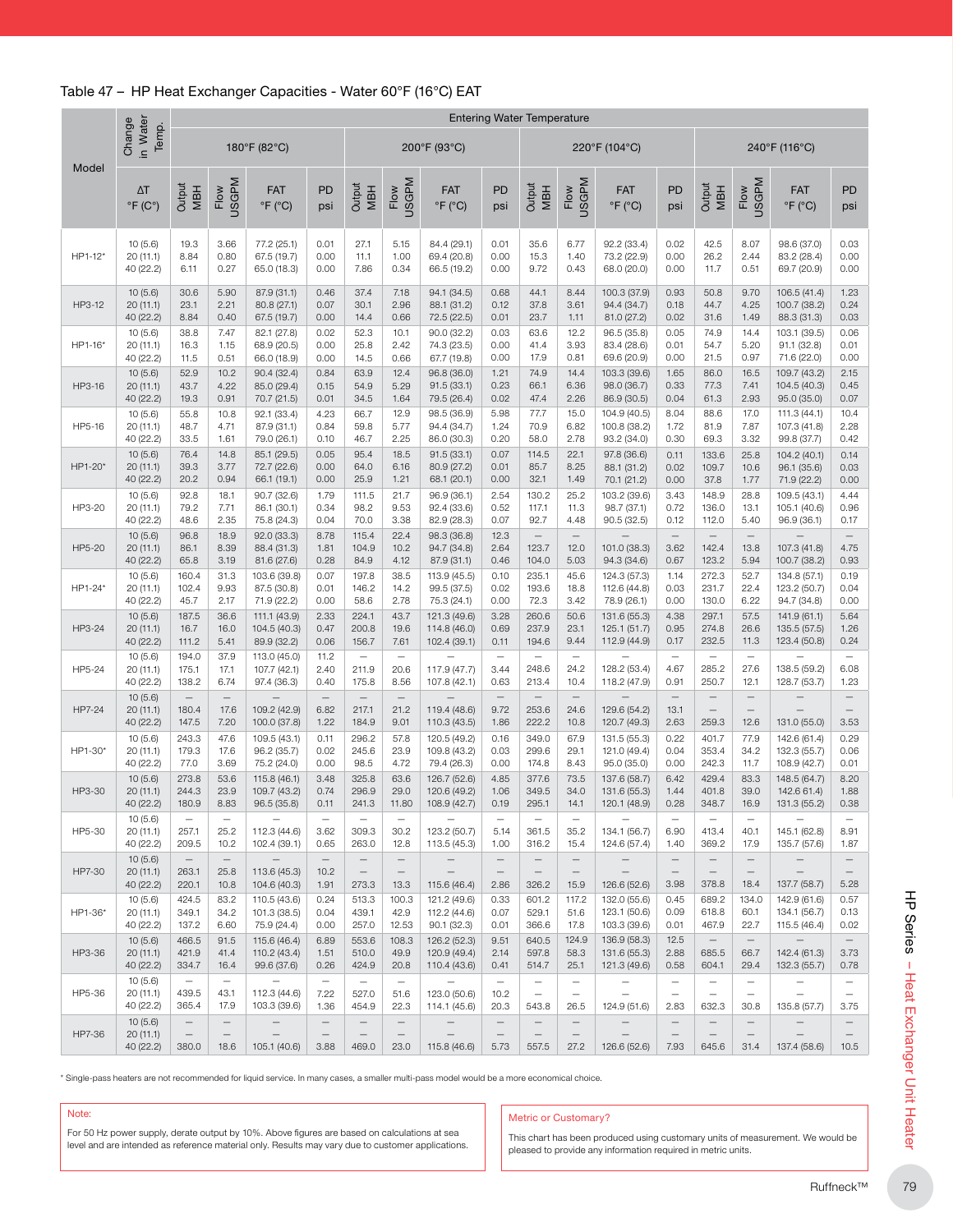## **Specifications**

#### HP1-12, HP3-12



◊ Add 12 lbs (5.4 kg) to flange units \* Add 15 lbs (6.8 kg) to disconnect units

#### HP1-16, HP3-16, HP5-16



<sup>\*</sup> at 70°F (21°C) at sea level

◊ Add 12 lbs (5.4 kg) to flange units \* Add 15 lbs (6.8 kg) to disconnect units

#### General

Air Delivery\* 997 CFM Air Velocity\* 1147 FPM

Net Weight 75 lbs (34 kg)  $\lozenge$  \* Shipping Weight  $102$  lbs (46.3 kg)  $\Diamond$  \*

#### Heat Exchanger

Tube Outside Dia. 0.625" (16 mm) Tube Material SA 214 Carbon Steel Fin Material 1050 Aluminum Fins Per Inch 10 Number of Tubes 13 Number of Rows 2 Number of Passes 1 or 3 Inlet/Outlet 2" NPT Female Max. Operating Press. 450 psi Max. Operating Temp. 650°F (343°C)

#### **General**

Air Delivery\* 1588 CFM Air Velocity\* 1069 FPM

Cabinet Material 0.075" (2 mm) steel Shipping Weight 137 lbs (62.1 kg) ◊ \*

#### Heat Exchanger

Tube Outside Dia. 6.625" (16 mm) Tube Material SA 214 Carbon Steel Fin Material 1050 Aluminum Fins Per Inch 10 Number of Tubes 17 Number of Rows 2 Number of Passes 1, 3 or 5 Inlet/Outlet 2" NPT Female Max. Operating Press. 450 psi Max. Operating Temp. 650°F (343°C)

Air Throw\* 40 ft @ 15 psi stream Propeller Fan 3 Wing Aluminum, 12" (305 mm) Dia. × 5/8" (16 mm) Bore Motor Requirements 1/2 HP, 1725 RPM, Frame 56 Rigid Base (Specify enclosure type, voltage, cycle and phase.) Fan Guard Welded, Wire, Powder Coated Epoxy 1/4" (6 mm) probe will not enter. Hanger Connections 5/8" (16 mm) NC Tap - 2 holes Cabinet Material 0.075" (2 mm) steel Louvre Blades **Anodized Extruded Aluminum** 

Tube Wall Thickness 0.065" (1.65 mm) Average Header Material Min. 0.135" (3.4 mm) Steel

Air Throw\* 60 ft @ 15 psi stream Propeller Fan 3 Wing Aluminum, 16" (406 mm) Dia. × 5/8" (16 mm) Bore Motor Requirements 1/2 HP, 1725 RPM, Frame 56 Rigid Base (Specify enclosure type, voltage, cycle and phase.) Fan Guard Welded, Wire, Powder Coated Epoxy 1/4" (6 mm) probe will not enter. Hanger Connections 5/8" (16 mm) NC Tap - 4 holes Louvre Blades **Anodized Extruded Aluminum** Net Weight 109 lbs (49.4 kg)  $\lozenge$  \*

Tube Wall Thickness 0.065" (1.65 mm) Average Header Material Min. 0.135" (3.4 mm) Steel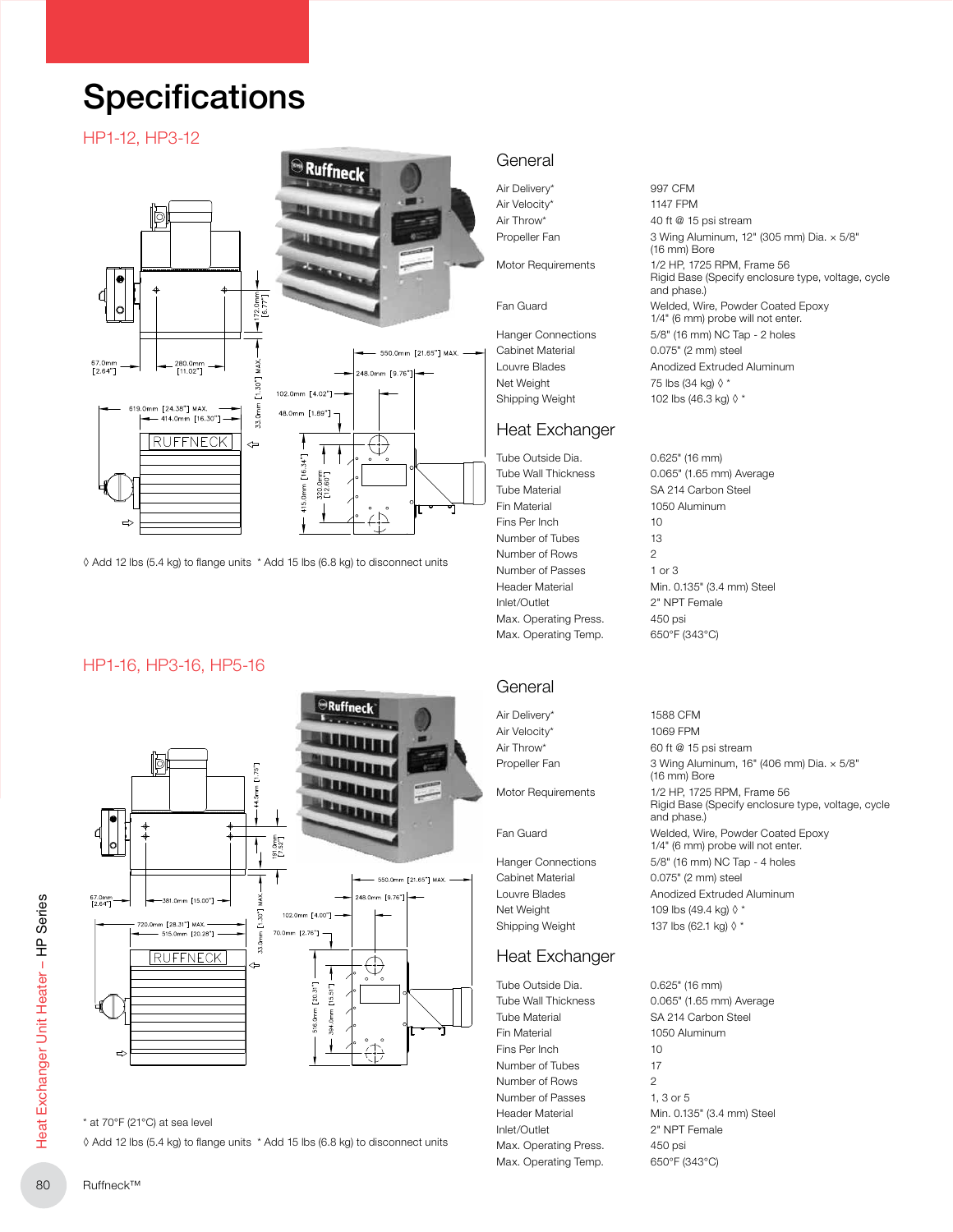#### HP1-20, HP3-20, HP5-20



◊ Add 12 lbs (5.4 kg) to flange units

\* Add 15 lbs (6.8 kg) to disconnect units.

#### HP1-24, HP3-24, HP5-24, HP7-24



\* at 70°F (21°C) at sea level

◊ Add 12 lbs (5.4 kg) to flange units \* Add 15 lbs (6.8 kg) to disconnect units

#### General

Air Delivery\* 2780 CFM Air Velocity\* 1153 FPM

Cabinet Material 0.075" (2 mm) steel Net Weight 138 lbs (62.6 kg) ◊ \* Shipping Weight 161 lbs (73 kg) ◊ \*

#### Heat Exchanger

Tube Outside Dia. 0.625" (16 mm) Tube Material SA 214 Carbon Steel Fin Material 1050 Aluminum Fins Per Inch 10 Number of Tubes 21 Number of Rows 2 Number of Passes 1, 3 or 5 Inlet/Outlet 2" NPT Female Max. Operating Press. 450 psi Max. Operating Temp. 650°F (343°C)

Air Throw\* 65 ft @ 15 psi stream Propeller Fan 3 Wing Aluminum, 20" (508 mm) Dia. × 5/8" (16 mm) Bore Motor Requirements 1/2 HP, 1725 RPM, Frame 56 Rigid Base (Specify enclosure type, voltage, cycle and phase.) Fan Guard Welded, Wire, Powder Coated Epoxy 1/4" (6 mm) probe will not enter. Hanger Connections 5/8" (16 mm) NC Tap - 4 holes Louvre Blades **Anodized Extruded Aluminum** 

Tube Wall Thickness **0.065"** (1.65 mm) Average Header Material Min. 0.135" (3.4 mm) Steel

#### **General**

Air Delivery\* 3405 CFM Air Velocity\* 981 FPM

Cabinet Material 0.075" (2 mm) steel Net Weight 191 lbs (86.6 kg)  $\lozenge$  \* Shipping Weight 224 lbs (101.6 kg) ♦ \*

#### Heat Exchanger

Tube Outside Dia. 0.625" (16 mm) Fin Material 1050 Aluminum Fins Per Inch 10 Number of Tubes 38 Number of Rows 3 Number of Passes 1, 3, 5 or 7 Inlet/Outlet 2" NPT Female Max. Operating Press. Up to 450 psi

Max. Operating Temp. 650°F (343°C)

Air Throw\* 70 ft @ 15 psi stream Propeller Fan 3 Wing Aluminum, 24" (610 mm) Dia. × 5/8" (16 mm) Bore Motor Requirements 1/2 HP, 1725 RPM, Frame 56 Rigid Base (Specify enclosure type, voltage, cycle and phase.) Fan Guard Welded, Wire, Powder Coated Epoxy 7/16" (11 mm) probe will not enter. Hanger Connections 5/8" (16 mm) NC Tap - 4 holes Louvre Blades **Anodized Extruded Aluminum** 

Tube Wall Thickness 0.065" (1.65 mm) Average Tube Material SA 214 Carbon Steel Header Material Min. 0.135" (3.43 mm) Steel 100 psi for CSA Certified Steam Heaters